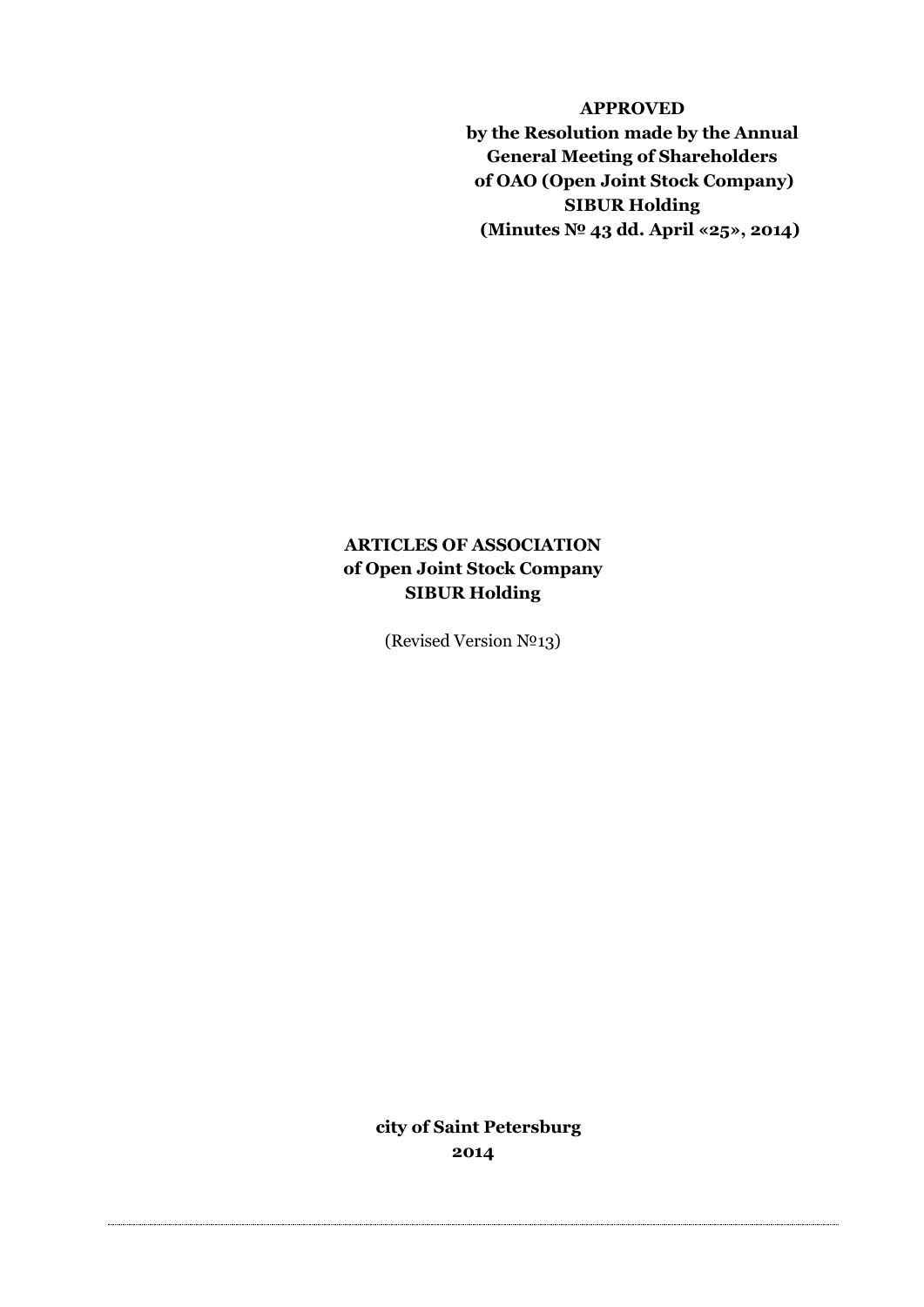#### **Article 1. General Terms**

1.1. Open Joint Stock Company SIBUR Holding (hereinafter referred to as the Company) was incorporated in accordance with the current law of the Russian Federation.

1.2. The Company's legal standing, its shareholders rights and obligations shall be as set forth in the Civil Code of the Russian Federation, Federal Act "About Joint Stock Companies", other legal acts of the Russian Federation and these Articles of Association.

1.3. The Company shall be established in perpetuity.

## **Article 2. Company's Business Name and Registered Office**

2.1. The Company's business name in Russian shall be:

full – Открытое акционерное общество «СИБУР Холдинг»;

abbreviated – ОАО «СИБУР Холдинг».

2.2. The Company's business name in English shall be:

full – Open Joint Stock Company "SIBUR Holding";

abbreviated – OJSC "SIBUR Holding".

2.3. The Company's registered office shall be located at the address:

5 Galernaya str., Letter A, 190000 St. Petersburg, Russia.

## **Article 3. Company's Legal Status**

3.1. The Company shall be a legal person as of the moment of its state registration, shall own segregated property booked on its independent balance and shall be entitled to acquire and exercise property and personal nonproperty rights on its own behalf, incur obligations, act as a plaintiff and defendant in court.

3.2. The Company shall be an open joint stock company.

3.3. The Company shall have civil rights and incur obligations necessary for any kind of activity performing consistent with the current law.

3.4. The Shareholders shall not be held liable for the Company's obligations and shall bear the risk of loss regarding its activity to the extent of the shares value held by them.

3.5. The Shareholders failing to pay for their shares in full shall bear joint and several liability for the Company's obligations to the extent of outstanding value of the shares held by them.

3.6. Both natural and legal persons shall be entitled to become the Company's shareholders.

3.7. The Company shall open bank accounts in the territory of the Russian Federation and abroad in Rubles and any foreign currency in accordance with the current law.

3.8. The Company shall be deemed as the owner of any property transferred by its shareholders as a means of payment for the shares.

3.9. The Company shall be entitled under the appropriate procedure to be involved in other companies establishment in the territory of the Russian Federation and abroad, to acquire stocks (shares) in their authorized capitals as well as buildings, constructions, land, natural resources licences, securities and any other property that in accordance with the current law of the Russian Federation may be deemed a legal person's property item.

3.10. The Company shall keep accounting, statistical and fiscal records in accordance with the current law of the Russian Federation.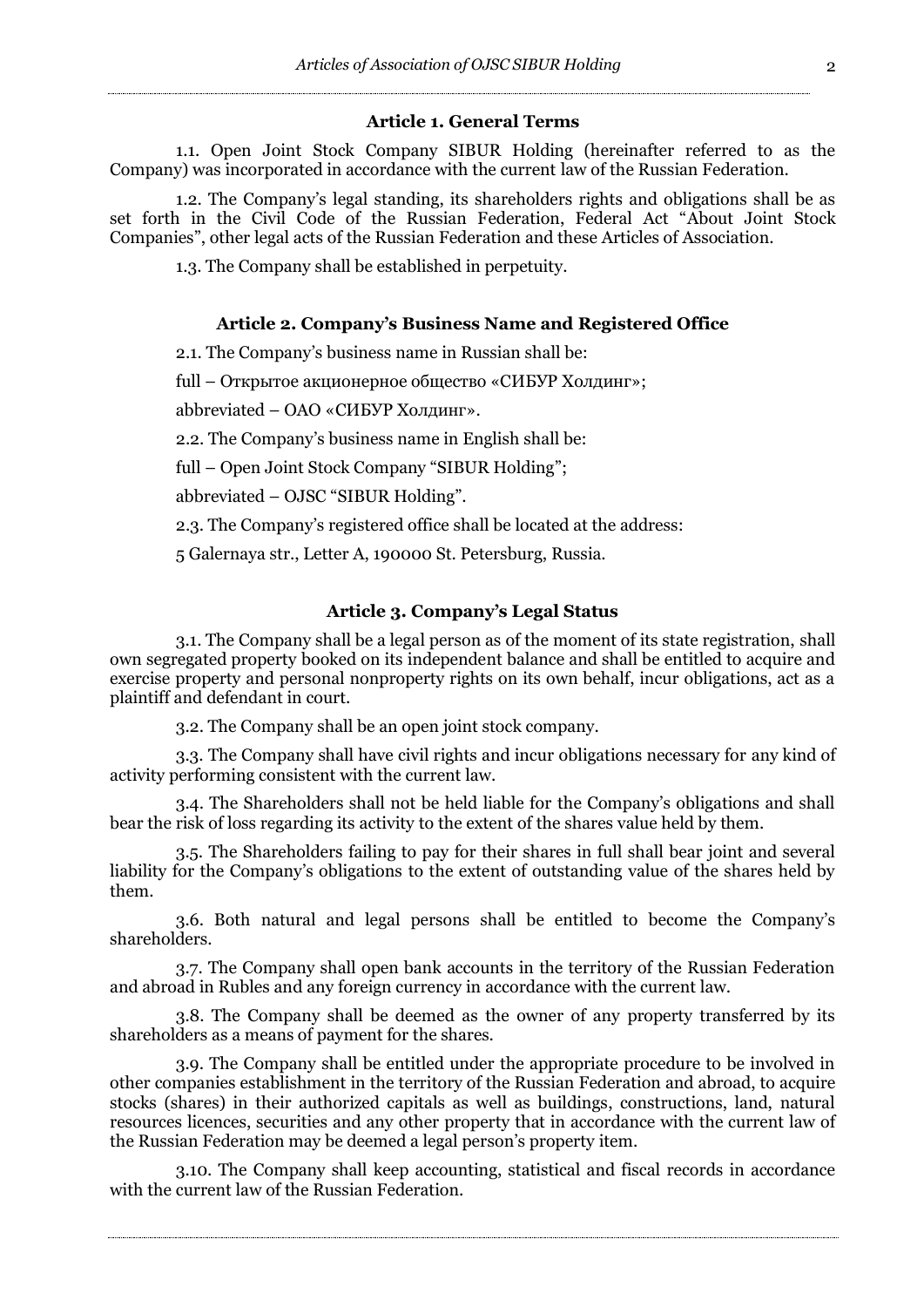3.11. Interacting with state authorities the Company shall perform measures regarding mobilization training and civil defense organization and carry out any other works implying using the data being the classified information. The Sole Executive Body shall be liable for the works proper organization implying using the data being the classified information. In case of the Company reorganization, liquidation or the works ceasing implying using the data being the classified information the Company shall ensure the safety of such data and carriers thereof.

3.12. The Company shall have a round seal bearing its full firm name in Russian and referring to its registered address; such seal may also bear the Company's firm name in any foreign language or in any language of the peoples of the Russian Federation. The Company may have letterheads, stamps bearing its name in Russian and any foreign language and its trademark, its emblem, trademark and other means of visual identification.

## **Article 4. Company's Liability**

4.1. The Company shall be liable for its obligations to the extent of all its property.

4.2. The Company shall not be liable for its shareholders obligations.

4.3. The State and its authorities shall not be liable for the Company's obligations and the Company shall not be liable for the State' and its authorities' obligations.

## **Article 5. Branches and Representative Offices, Subsidiary and Affiliate Companies**

5.1. The Company shall be entitled by the resolution made by the Board of Directors to establish branches and open representative offices both in the territory of the Russian Federation and abroad.

The Company's branches and representative offices shall not be deemed as legal persons.

5.2. The Company's branches and representative offices shall perform their actions on behalf of the Company and act subject to the Regulations ratified by the Company's Board of Directors. The branches and representative offices shall be vested by the Company with the property to be booked both on their independent balances and the Company's balance. The Company shall be liable for its branches and representative offices activity. Branches and representative offices managers shall be appointed to the office and dismissed by the resolution made by the Company's Management Board and shall act on the basis of powers of attorney issued by the Company.

5.3. Any amendments to the Company's Articles of Association regarding branches establishment and representative offices opening by the Company and liquidation thereof shall be made subject to the resolution made by the Company's Board of Directors. Information regarding any amendments hereto in connection with the information changing about its branches and representative offices shall be provided to the state registration authority for legal persons by giving a notice. The aforementioned amendments to the Company's Articles of Association shall come into effect for any third parties as of the moment of sending a notice thereof to the state registration authority for legal persons.

5.4. The Company shall be entitled to have subsidiary and affiliate companies having the rights of a legal person both in the territory of the Russian Federation and abroad.

5.5. Subsidiary and affiliate companies establishment by the Company, branches and representative offices opening outside the Russian Federation shall be made subject to these Articles of Association and foreign state law where such subsidiary or affiliate company's, branch's or representative office's registered office shall be situated except as otherwise provided by any international treaty made by the Russian Federation.

## **Article 6. Company's Object and Primary Activities**

6.1. The Company was incorporated to receive profit by means of manufacturing organization and production distribution, trading transactions performing, marketing and other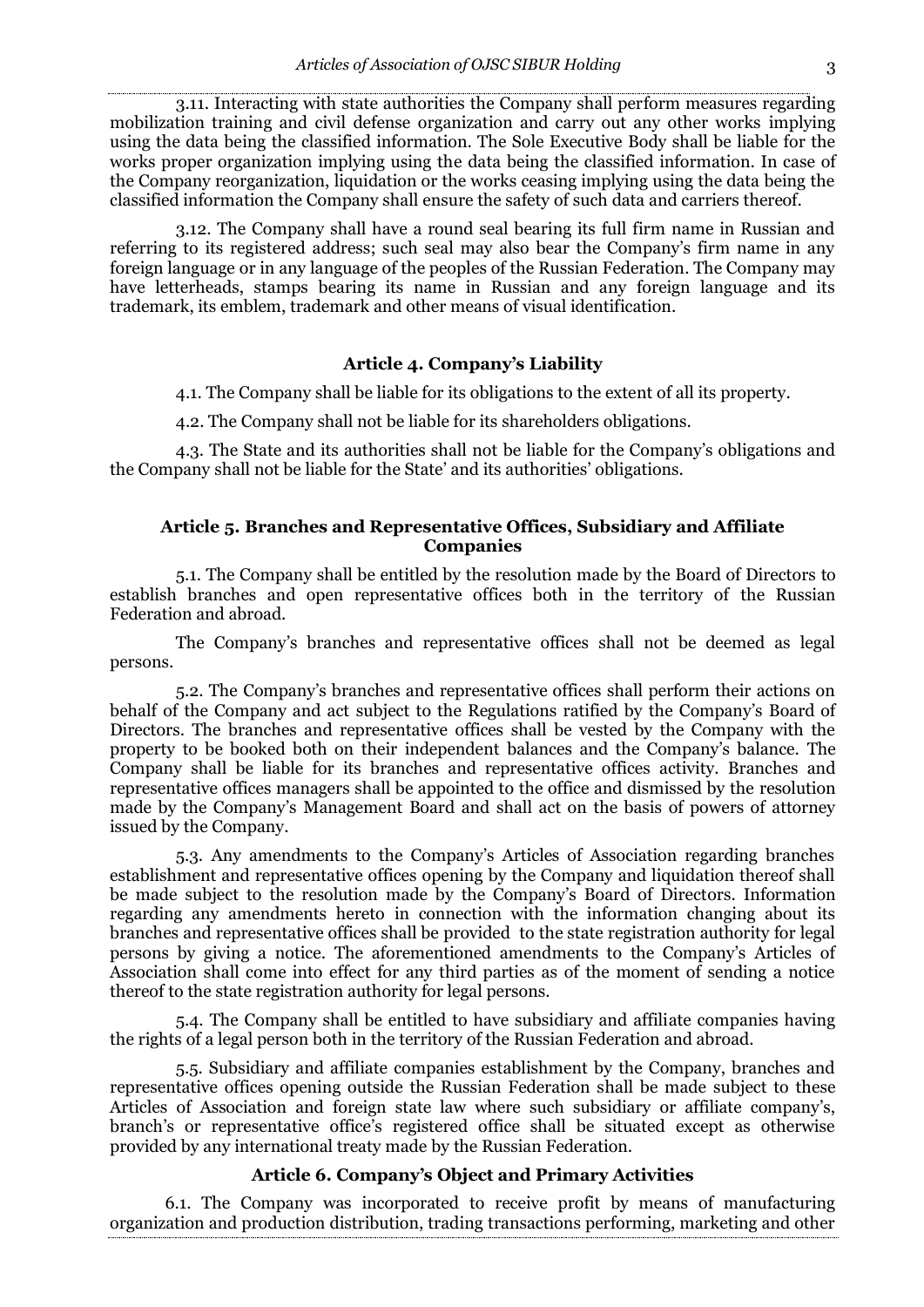services rendering and carrying any other kinds of activity consistent with the current law of the Russian Federation.

6.2. The Company's primary activities are:

- wholesale trading by petrochemical products, textile goods for various application, synthetic and hydrolyzed ethanol and any other principal organic chemical agents;
- oil, petroleum derivatives, condensate, gas and other mineral deposits extraction (including exploration and drilling), transportation and processing organization, broad fraction of light hydrocarbons, petroleum derivatives and other products producing, gas, condensate, oil, petroleum derivatives and other raw hydrocarbons conversion and other raw materials processing products sales;
- implementation and/or participation in investment and research programs and projects regarding oil, gas and condensate fields exploitation, other raw hydrocarbons conversion, catalyst agents, adsorbents and other products development to ensure the condensate, gas, oil and other raw materials most effective extraction and processing due to manufacturing facilities development, technical upgrading and reconstruction, by means of raw materials deep procession, chemical and petrochemical products manufacturing organization;
- $\overline{\phantom{a}}$  investment activity performing including transactions with securities in accordance with the current law of the Russian Federation as well as by means of banking, investment and insurance institutions and pension funds establishment;
- cargoes forwarding by railway, marine and highway transportation;
- consumer goods wholesale and retail trading organization;
- advertising and publishing activities organization, exhibitions, trade fairs, auctions holding and etc.
- all kinds of forwarding services rendering including cargo declaring, customs clearance and insurance;
- erection, reconstruction, maintenance and servicing of any manufacturing, housing, cultural and general, trading and other objects;
- performing agency, consulting, marketing, foreign economic activities including export and import transactions carrying out;
- precious metals acquiring including breakage, rejects and spent catalysts, their transfer to processing plants in the Russian Federation to be processed with the finished products selling within the term set by the law.

6.3. The Company shall be entitled to perform any other kinds of activity consistent with the current law of the Russian Federation. The Company shall be entitled to perform certain kinds of activity whose list was determined by federal acts only on receiving a specific permit (licence).

# **Article 7. Company's Authorized Capital. Allotted and Additional Shares**

7.1. The Company's Authorized Capital makes up 21,784,791,000.00 (twenty-one billion seven hundred eighty-four million seven hundred ninety-one thousand) Rubles divided into 2,178,479,100 (two billion one hundred seventy-eight million four hundred seventy-nine thousand one hundred) ordinary registered shares with par value of 10 (ten) Rubles each (Allotted Shares).

7.2. The Company shall be entitled to issue additionally to the Allotted Shares 9,653,045,500 (nine billion six hundred fifty-three million forty-five thousand five hundred) ordinary registered shares and 2,500,000,000 (two billion five million) preferred shares with par value of 10 (ten) Rubles each (Additional Shares) ranking pari pasu with the Allotted Shares of the same category (type).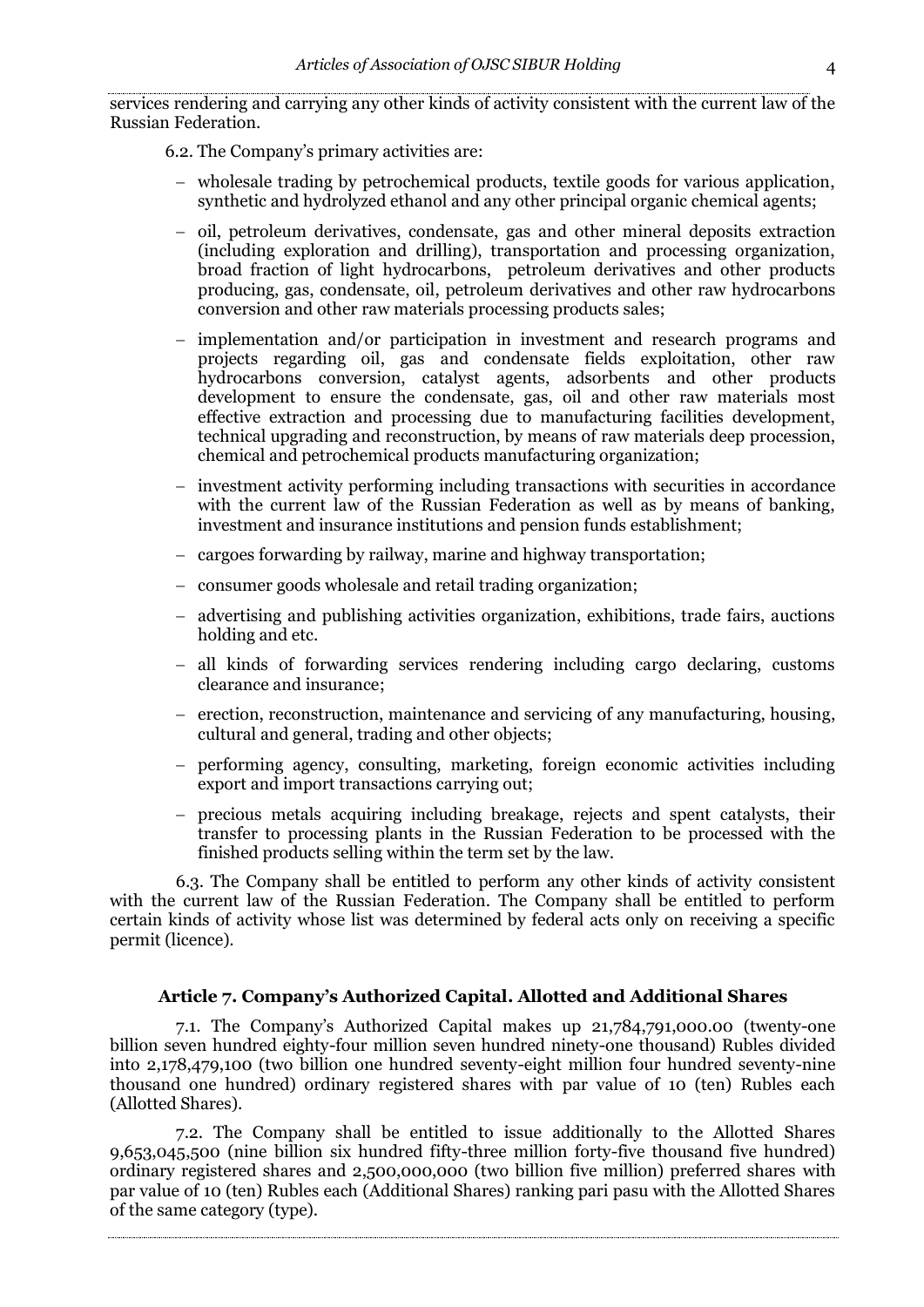7.3. The payment for the Company's shares may be made in money, securities, other things, property or any other rights having money value.

7.4. In case of payment making for the Additional Shares by nonmonetary assets such assets money value transferred as the payment for shares shall be made by the Company's Board of Directors subject to Clause 77 of Federal Act "About Joint Stock Companies".

7.5. The Company's Authorized Capital may be:

- increased by means of shares par value increasing through the Company's property or by means of Additional Shares allotment;
- reduced by means of shares par value reducing or their total amount reduction including by means of any part of the shares acquiring and redemption.

7.6. The resolution on the Company's Authorized Capital increasing by means of the shares par value increasing shall be made at the General Meeting of Shareholders by the majority of shareholders votes taking part in the General Meeting of Shareholders.

7.7. The resolution on the Company's Authorized Capital increasing by means of Additional Shares allotment by means of private subscription, by means of ordinary shares public offering comprising more than 25 per cent of previously allotted ordinary shares, by means of public offering of issue-grade securities convertible into ordinary shares that may be converted into ordinary shares comprising more than 25 per cent of previously allotted ordinary shares shall be made at the General Meeting of Shareholders by three fourths of shareholders votes holding voting shares taking part in the General Meeting of Shareholders.

Additional Shares may be allotted by the Company only to the extent of the authorized shares determined by the Company's Articles of Association.

7.8. The resolution on the Authorized Capital reducing and correspondent amendments making to the Company's Articles of Association shall be made at the General Meeting of Shareholders complying with the requirements set forth in the current law of the Russian Federation.

7.9. The Company shall be entitled to acquire its allotted shares subject to the resolution made by the Board of Directors to make outstanding in future. Any and all shares acquired by the Company in accordance hereunder shall not be entitled to vote, shall not be considered in the course of the votes counting, shall not have dividends paid thereon. Such shares shall be placed at least at their market value during a year as of the moment of their acquisition. Otherwise the General Meeting of Shareholders shall make a resolution to reduce the Company's Authorized Capital by means of such shares redemption.

#### **Article 8. Company's Bonds and Other Issue-Grade Securities**

8.1. The Company shall be entitled to allot its bonds and other issue-grade securities provided by the legal acts on securities adopted in the Russian Federation.

8.2. The Company's bonds and other issue-grade securities shall be allotted subject to the resolution made by its Board of Directors excluding the cases when they are allotted subject to the decision made at the General Meeting of Shareholders complying with Federal Act "About Joint Stock Companies".

8.3. A bond shall certify its holder's power to require such bond's redemption (its par value or par value together with the accrued interest repayment) at the maturity date. Any resolution for bonds issue shall determine their form, maturity dates and other redemption provisions.

8.4. Any bond shall have a par value.

8.5. The Company shall be entitled to allot bonds with a single maturity date or bonds with a series of maturity dates fixed for certain terms.

Bonds may be issued as registered or bearer bonds. When issuing registered bonds, the Company shall keep the register of their holders. The Company shall provide the possibility for bonds early redemption at their holders' discretion.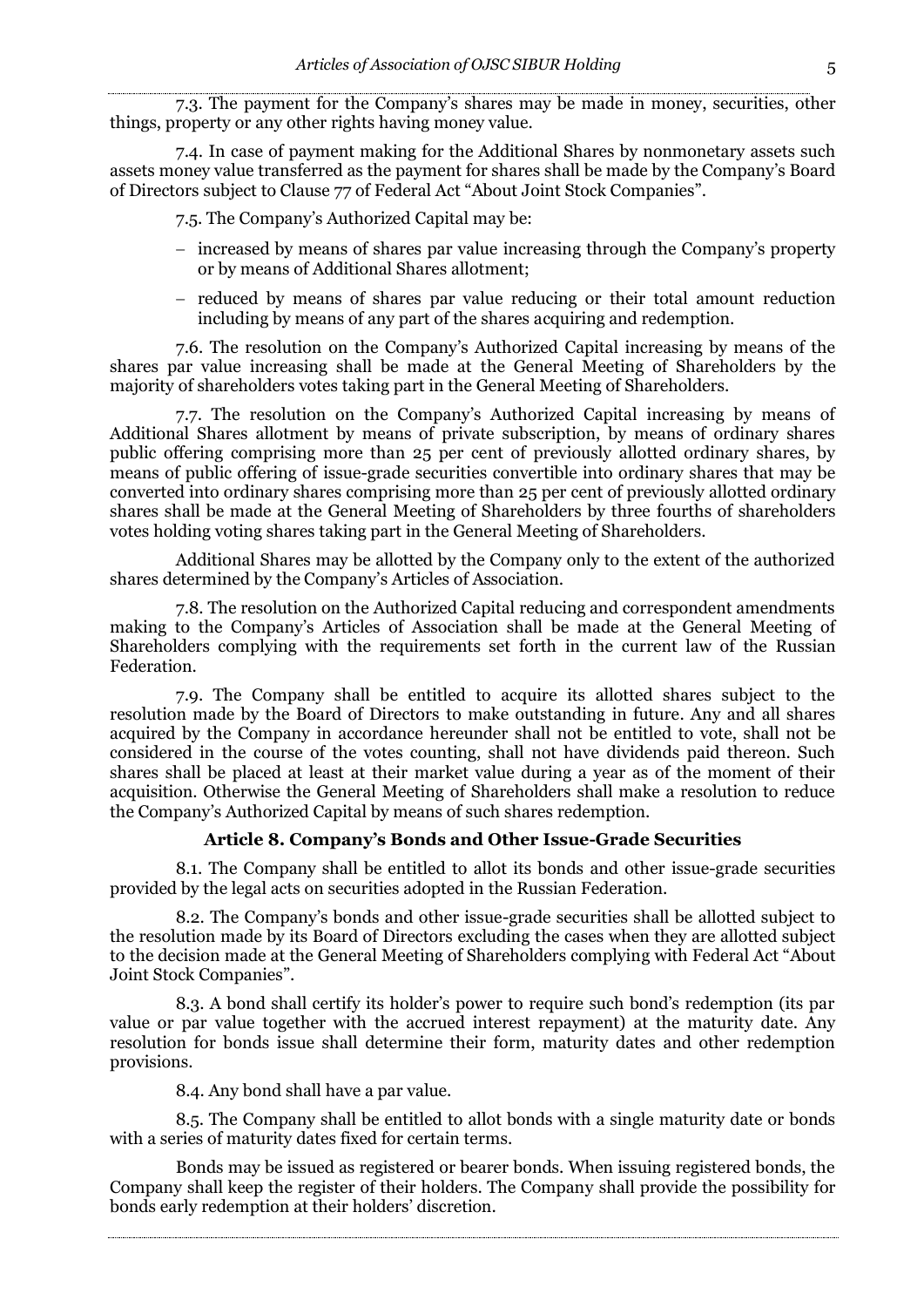#### **Article 9. Company's Shareholders Rights and Obligations**

9.1. Shareholders holding the Company's ordinary shares shall be entitled:

- to be present at the General Meeting of Shareholders having voting rights for any matters falling within its responsibility;
- to receive dividends;
- in case of the Company's liquidation to receive any part thereof remaining after settlements making with its creditors;
- to participate in the Company's affairs management subject to the procedure determined by the current law of the Russian Federation;
- to receive any information on the Company's affairs in cases and subject to the procedure determined by the current law of the Russian Federation, these Articles of Association and the Corporate Code of Conduct approved by the Board of Directors.

9.2. Any shareholder(s) holding in aggregate at least 10 (ten) per cent of the Company's voting shares shall be entitled to require separate auditing of the Company's affairs by independent auditors.

9.3. The Company's shareholders shall:

- comply with the provisions set forth herein;
- pay for the Company's shares subject to the procedure provided by the current law of the Russian Federation and herein;
- use their powers reasonably and in good faith purporting no actions causing actual damage to the Company including disclosing no confidential information as to the Company's affairs;
- in the cases provided by the current law of the Russian Federation call to the Company's notice the information on their interest in any transaction;
- fulfill any other obligations provided by the current law of the Russian Federation and herein.

#### **Article 10. Company's Funds and Net Assets**

10.1. The Company shall create a surplus fund equal to 5 (five) per cent of the Authorized Capital to be formed by means of making mandatory annual contributions in the amount of at least 5 (five) per cent of the Company's net profit up to the determined amount receiving.

10.2. The surplus fund shall be meant for the Company's losses recovery and for the Company's bonds and shares redemption in case it has no more available funds. The surplus fund shall not be used for any other purposes.

10.3. Subject to the resolution made by the General Meeting of Shareholders the Company may establish other funds.

10.4. The Company's net assets value shall be estimated subject to the data in accounting records in accordance with the procedure determined by the federal executive agency authorized by the Government of the Russian Federation.

## **Article 11. Company's Profit and its Allocation**

11.1. The Company's profit after the taxes payment (net profit) shall be at its disposal.

11.2. The Company's net profit shall be used for the dividends payment, surplus and other Company's funds replenishment as well as for other purposes regarding the Company's affairs.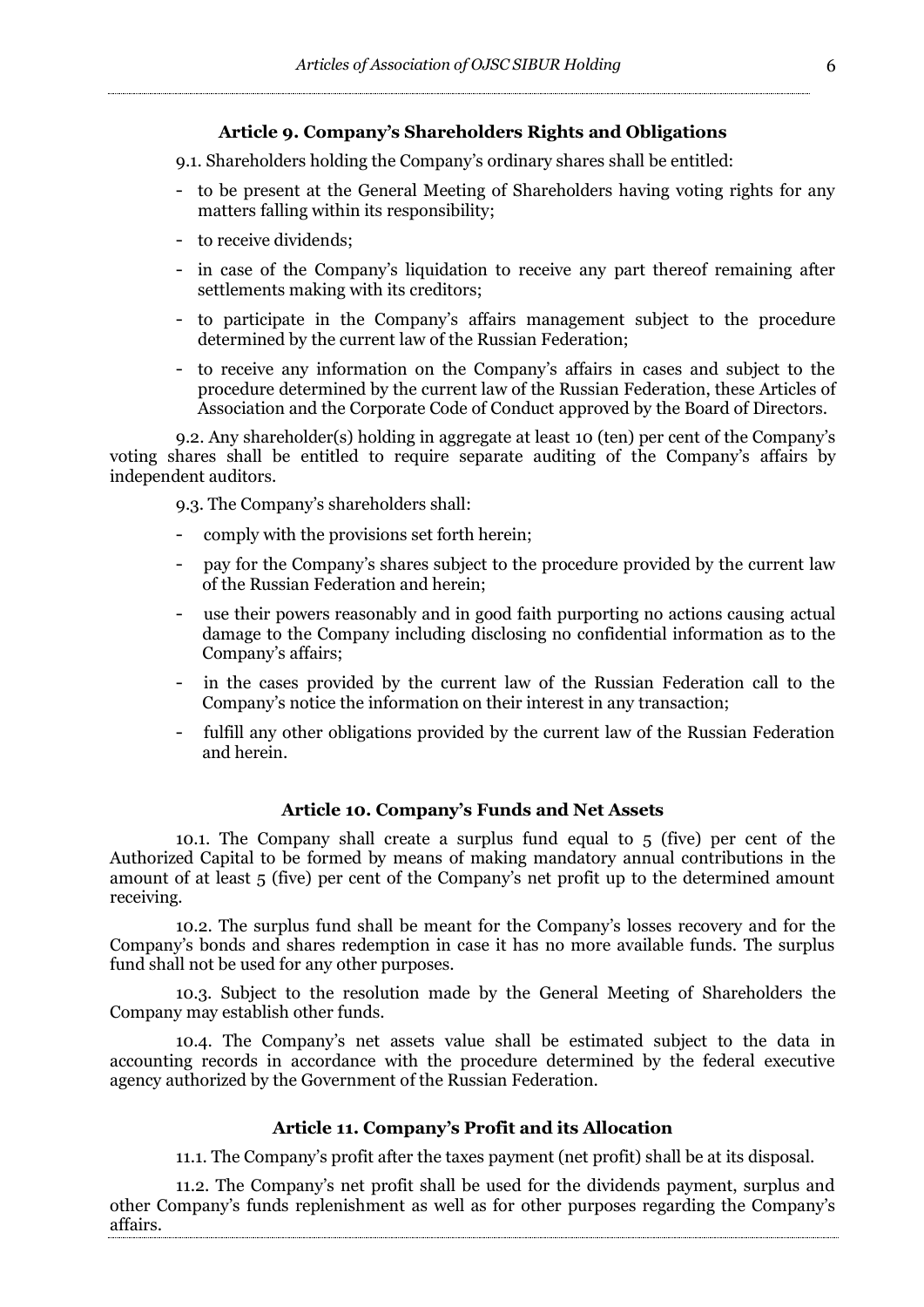#### **Article 12. Company's Dividends**

12.1. Considering the results of first quarter, six months, nine months of a financial year and (or) the whole financial year the Company shall be entitled to make resolutions on (declare) the dividends payment on outstanding shares except as otherwise provided by Federal Act "About Joint Stock Companies" and carry out their payment subject to the limitations determined by the current law of the Russian Federation.

12.2. The resolution on dividends payment (declaring) including fixing a dividend amount, the form of its payment under each category (type) of shares, date when the persons are determined entitled to receive dividends shall be made at the General Meeting of Shareholders. The dividend's amount shall not exceed the sum suggested by the Board of Directors. The resolution as to fixing the date when the persons are determined entitled to receive dividends shall be made only on the suggestion of the Company's Board of Directors. Any resolution on dividends payment shall fix the dividends amount per each share and the funds allocated for dividends payment.

12.3. The date when the persons are determined entitled to receive dividends subject to the resolution on dividends payment (declaring) shall not be fixed earlier than in 10 (ten) days as of making the decision on dividends payment (declaring) and later than in 20 (twenty) days as of such resolution making.

12.4. The date of dividends payment to the nominee and trustee being a professional securities market participant included to the register of shareholders shall not exceed 10 (ten) working days and to other persons included to the register of shareholders – 25 (twenty-five) working days as of the date when the persons are determined entitled to receive dividends.

12.5. The dividends shall be paid by monetary assets only.

12.6. The dividends payment shall be made by bank transfer by the Company or on its behalf by the Registrar responsible for the Company's register of shareholders keeping or by a credit institution subject to the procedure provided by Federal Act "About Joint Stock Companies". All persons entitled to receive dividends whose powers are asserted by the shares nominee shall receive the dividends in monetary assets in the depositary institution where they have opened a securities account.

#### **Article 13. Register of the Company's Shareholders**

13.1. The Register of the Company's Shareholders shall contain the information on each registered person, the number and categories of the shares entered as held by each registered person and any other data provided by legal acts of the Russian Federation.

13.2. The holder of the Register of the Company's Shareholders shall be a Registrar, i.e. a professional securities market participant performing the exclusive activity of keeping the register of registered securities holders subject to the provisions of the agreement made with the Company and having a license to act as such. The Registrar's approval and execution of agreement provisions to be made with him as well as making a resolution to terminate such agreement shall be the responsibility of the Board of Directors.

13.3. An entry to the Register of the Company's Shareholders shall be made upon the shareholder's or a share's nominee demand within 3 (three) days as of the moment of the documents submitting determined by the legal acts of the Russian Federation.

13.4. The holder of the Register of the Company's Shareholders upon the shareholder's or a share's nominee demand shall certify its/his rights for the share by means of issuing an extract from the Register of the Company's Shareholders that shall not be deemed as a security.

# **Article 14. General Meeting of Shareholders**

14.1. The Company's supreme management body shall be the General Meeting of Shareholders.

14.2. The Company shall within 6 (six) months and at least 2 (two) months after each financial year expiration hold the annual General Meeting of Shareholders dealing with the matters regarding the Board of Directors and Review Committee electing, the Company's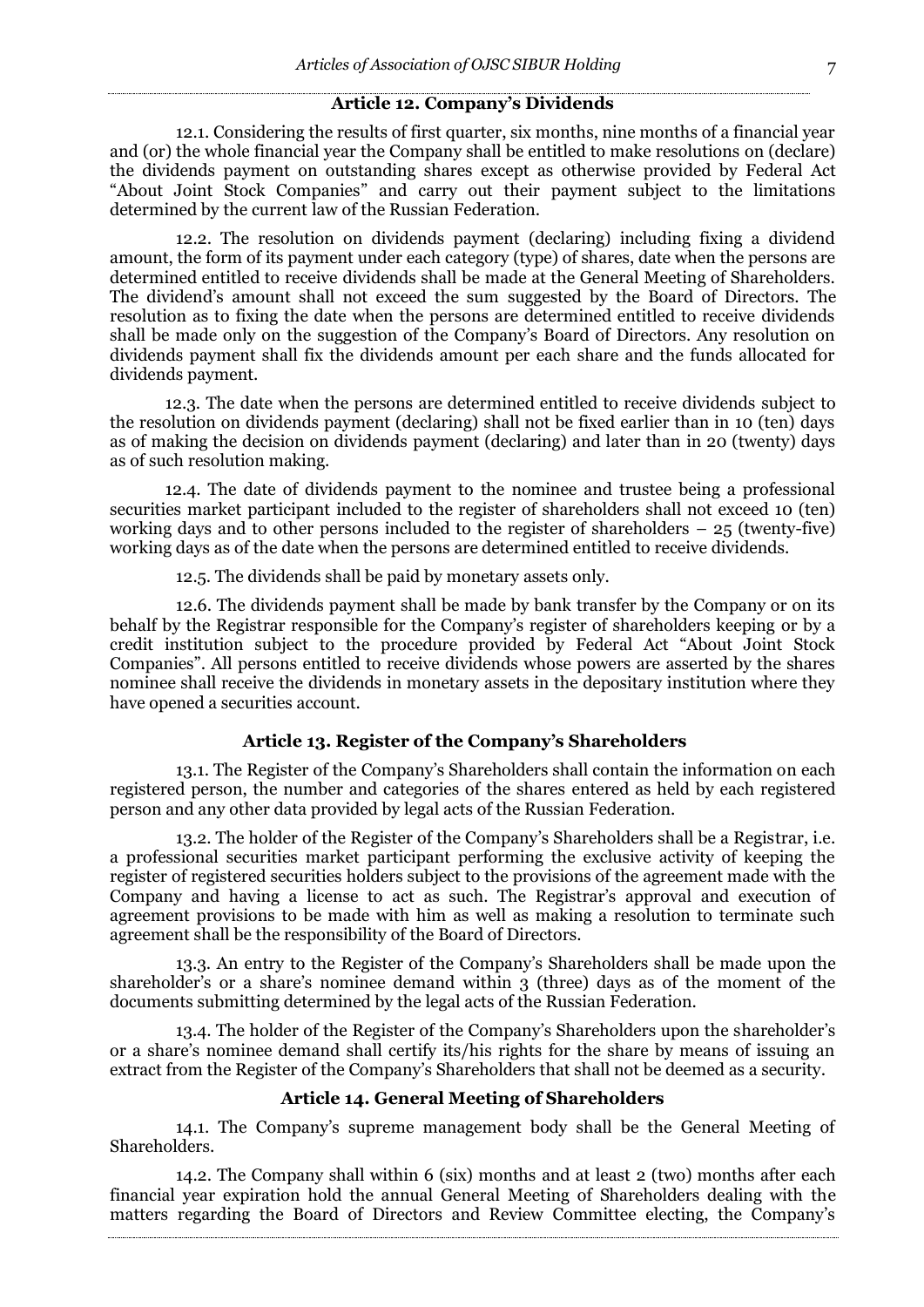auditor approving, annual statements and annual accounting reports including the Company's profit and loss statement (account) confirmation as well as its profit allocation including the dividends payment (declaring) and its losses allocation considering the results of a financial year. The annual General Meeting of Shareholders shall be entitled to deal with other matter referred by the current law of the Russian Federation and these Articles of Associations to the responsibility of the General Meeting of Shareholders.

14.3. Any and all General Meeting of Shareholders held apart from the annual one shall be referred to as extraordinary.

General Meetings of Shareholders shall be held in the city of St. Petersburg or in the city of Moscow.

14.4. The General Meetings of Shareholders shall be deemed as duly constituted (having a quorum) in case there are present in person or by proxy more than 50% of the Company's outstanding voting shares.

14.5. In case the quorum is not present for the annual General Meeting of Shareholders holding it shall be adjourned and such adjourned General Meeting of Shareholders shall have the same agenda.

14.6. The adjourned General Meeting of Shareholders shall be held subject to the procedures provided by the current law of the Russian Federation and herein.

14.7. The adjourned General Meeting of Shareholders shall be deemed as duly constituted (having a quorum) in case there are present in person or by proxy more at least 30% of the Company's outstanding voting shares.

14.8. In case of the adjourned General Meeting of Shareholders holding in less that 40 (forty) days after the failed General Meeting of Shareholders the persons entitled to be present at such General Meeting of Shareholders shall be determined in accordance with the list of persons entitled to be present at the initial (failed) General Meeting of Shareholders.

14.9. An extraordinary General Meeting of Shareholders shall be held as determined by the resolution of the Board of Directors at its own discretion, subject to a demand made by the Review Committee, Company's auditor, shareholder(s) holding at least 10 (ten) percent of the Company's voting shares as for the date of demand making.

14.10. An extraordinary General Meeting of Shareholders shall be convened and held subject to the procedure and within the terms determined by the current law of the Russian Federation, herein and the Regulations on the General Meeting of Shareholders.

## **Article 15. Responsibility of the General Meeting of Shareholders**

15.1. The General Meeting of Shareholders shall be responsible for:

1) making amendments and annexes to the Company's Articles of Association or the Articles of Association ratification in a revised version;

2) Company's reorganization;

3) Company's liquidation, Liquidation Committee appointment and interim and final liquidation balance sheet confirmation;

4) fixing the number of the Board of Directors members, their election and early termination of office;

5) determination of the authorized shares number, par value and category (type) and the rights granted by them;

6) the Company's Authorized Capital increasing by means of shares par value increasing, Additional Shares allotment by means of private subscription, by means of ordinary shares public offering comprising more than 25 (twenty-five) per cent of previously allotted ordinary shares, by means of public offering of issue-grade securities convertible into ordinary shares that may be converted into ordinary shares comprising more than 25 (twenty-five) per cent of previously allotted ordinary shares;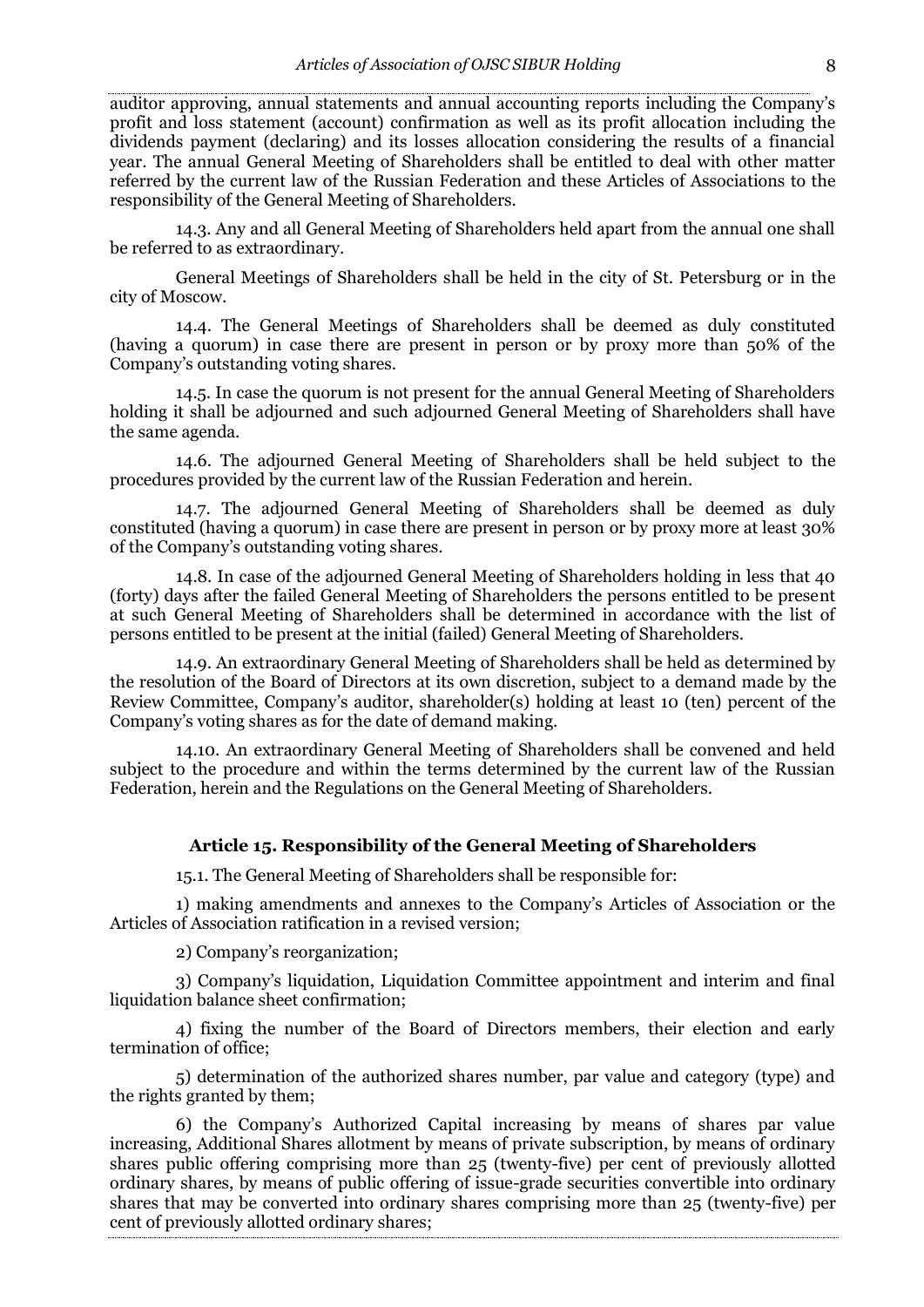7) the Authorized Capital increasing by means of preferred shares or additional ordinary shares public offering within the limitations and categories (types) of authorized ordinary shares comprising not more than 25 (twenty-five) per cent of earlier allotted ordinary shares or by means of shares allotment among the Company's shareholders on account of the Company's property.

8) making a resolution on public offering of issue-grade securities convertible into preferred or ordinary shares comprising not more than 25 (twenty-five) per cent of previously allotted ordinary shares;

9) Company's bonds and other issue-grade securities allotment convertible into shares excluding the cases when they shall be allotted subject to the resolution of the Company's Board of Directors in accordance with Federal Act "About Joint Stock Companies".

10) the Company's Authorized Capital reducing by means of shares par value reducing, by means of the Company's acquiring a part of the shares in order to reduce their total number as well as by means of redemption the Company's acquired or treasury shares.

11) Review Committee members election and their early termination of office. Fixing the amount of remunerations and compensations paid to the Review Committee members as suggested by the Board of Directors;

12) The Company's auditor approving;

13) dividends payment (declaring) considering the results of the first quarter, six months, nine months of each financial year;

14) annual statements and annual accounting reports including the Company's profit and loss statement (account) confirmation as well as its profit allocation (including the dividends payment (declaring) excluding the profit allotted as dividends considering the results of the first quarter, six months, nine months of each financial year) and its losses allocation considering the results of a financial year;

15) determining the procedure of the General Meeting of Shareholders holding;

16) Ballot Committee members election and early termination of office in the cases provided by the current law of the Russian Federation;

17) shares splitting and consolidation;

18) making resolutions on transactions approval if there is the interest in making thereof in the cases provided by the current law of the Russian Federation and herein;

19) making resolutions on major transactions approval in the cases provided by the current law of the Russian Federation and herein;

20) the allotted shares acquiring by the Company in the cases provided by the current law of the Russian Federation and herein;

21) making resolutions on participation in financial and industrial groups, associations and other joint commercial entities:

22) internal documents approval controlling the Company's managerial bodies activity;

23) making resolutions on the Sole Executive Body authorities transfer under the agreement made with a business company (management company) or individual entrepreneur (manager) as suggested by the Board of Directors;

24) making resolutions on a management company or manager early termination of office;

25) making resolutions on submitting an application regarding the delisting of Company's shares and (or) other issue-grade securities convertible into its shares;

26) dealing with any other matters provided by the current law of the Russian Federation and herein.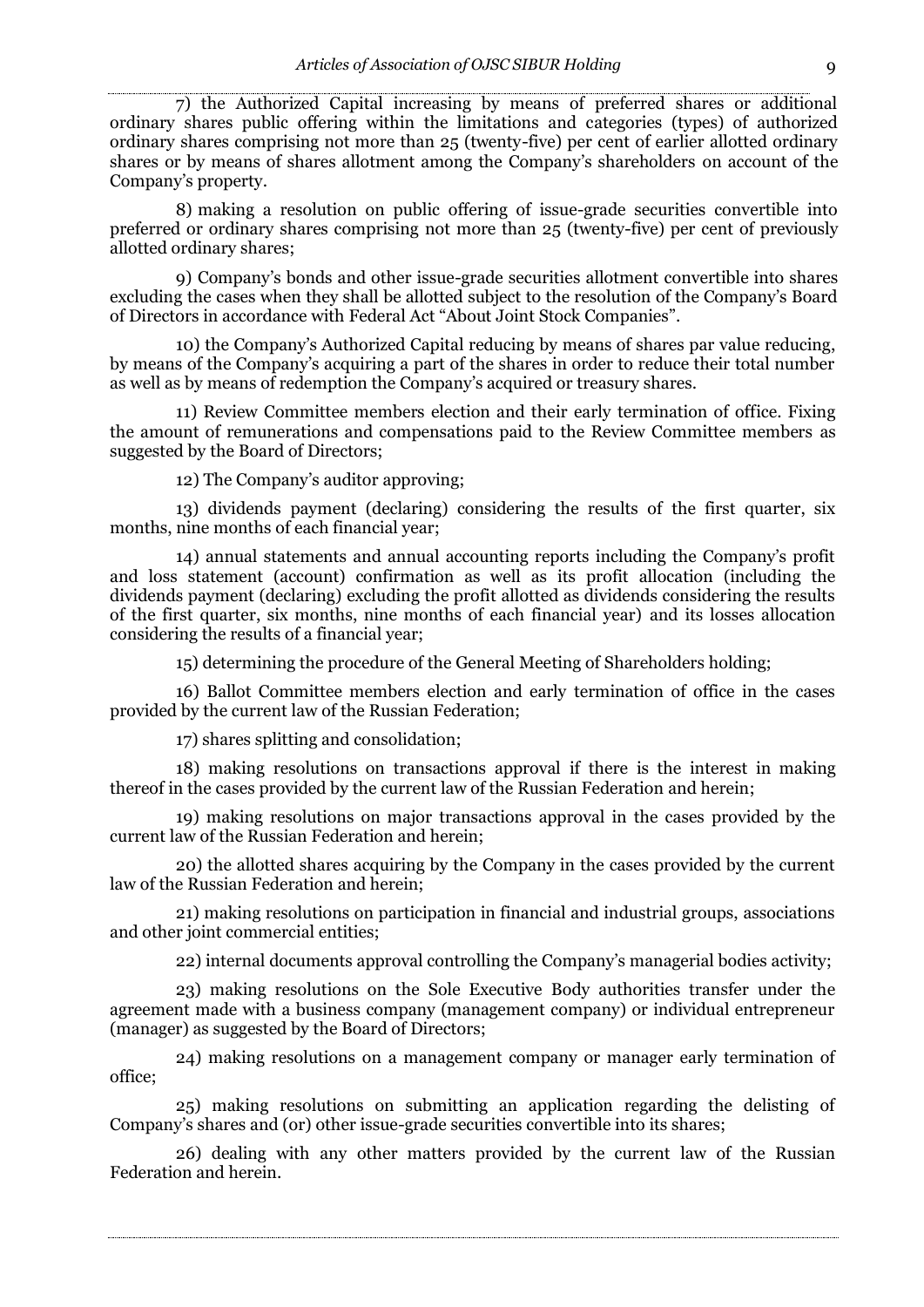15.2. The matters referred to the responsibility of the General Meeting of Shareholders shall not be transferred to be considered by the Board of Directors excluding the matters provided by the current law of the Russian Federation.

#### **Article 16. Resolutions made by the General Meeting of Shareholders**

16.1. The resolutions on the matters set forth in Sub-Paragraphs 1-3, 5, 20, 25 of Paragraph 15.1 hereof shall be made at the General Meeting of Shareholders by three fourths of shareholders votes holding the Company's voting shares taking part in the General Meeting of Shareholders.

The resolutions on the matters regarding shares and other issue-grade securities allotment in the cases provided by Federal Act "About Joint Stock Companies" shall be made at the General Meeting of Shareholders by three fourths of shareholders votes holding the Company's voting shares taking part in the General Meeting of Shareholders.

The resolutions on the matters regarding the Company's Authorized Capital reducing by means of shares par value reducing as well as owing to the fact that the Company's net assets value became less that the Authorized Capital amount shall be made by three fourths of shareholders votes holding the Company's voting shares taking part in the General Meeting of Shareholders.

16.2. The resolutions on the matters set forth in Sub-Paragraphs 2, 6, 17-23 of Paragraph 15.1 hereof shall be made at the General Meeting of Shareholders only at the suggestion of the Board of Directors.

16.3. The resolutions of the General Meeting of Shareholders on any other matters put to vote shall be made by the majority of shareholders votes holding the Company's voting shares taking part in the General Meeting of Shareholders except as otherwise provided by Federal Act "About Joint Stock Companies".

16.4. The General Meeting of Shareholders shall not be entitled to make resolutions on the matters not placed to the agenda and to change such agenda.

# **Article 17. Proposals as to the Agenda Items, Information on the General Meeting of Shareholders holding**

17.1. The agenda of the General Meeting of Shareholders shall be determined by the Board of Directors in the course of its preparation for the General Meeting of Shareholders holding.

17.2. Shareholder(s) jointly holding at least 2 (two) per cent of the Company's voting shares shall be entitled to propose any matters to be included to the agenda of the annual General Meeting of Shareholders and to recommend persons to be elected to the Company's Board of Directors, Review Committee and Ballot Committee whose number shall not exceed the number fixed for the members of a respective body.

The aforementioned proposals shall be sent to the Company not more than 30 (thirty) days after each financial year ending. The proposal on any matters including to the agenda of the General Meeting of Shareholders and the proposal recommending candidates shall be executed in writing specifying the name(s) of shareholder(s) suggesting them and the number and category (type) of shares held by them and shall be signed by such shareholder(s).

The aforementioned proposals shall be executed in accordance with the provisions of Federal Act "About Joint Stock Companies".

17.3. In addition to the matters suggested to be included to the agenda of the General Meeting of Shareholders by shareholders and in case of there are no such suggestions or such candidates or their number is insufficient to form a respective body, the Board of Directors shall be entitled to include to the agenda of the General Meeting of Shareholders any matters and persons to be elected at its own discretion.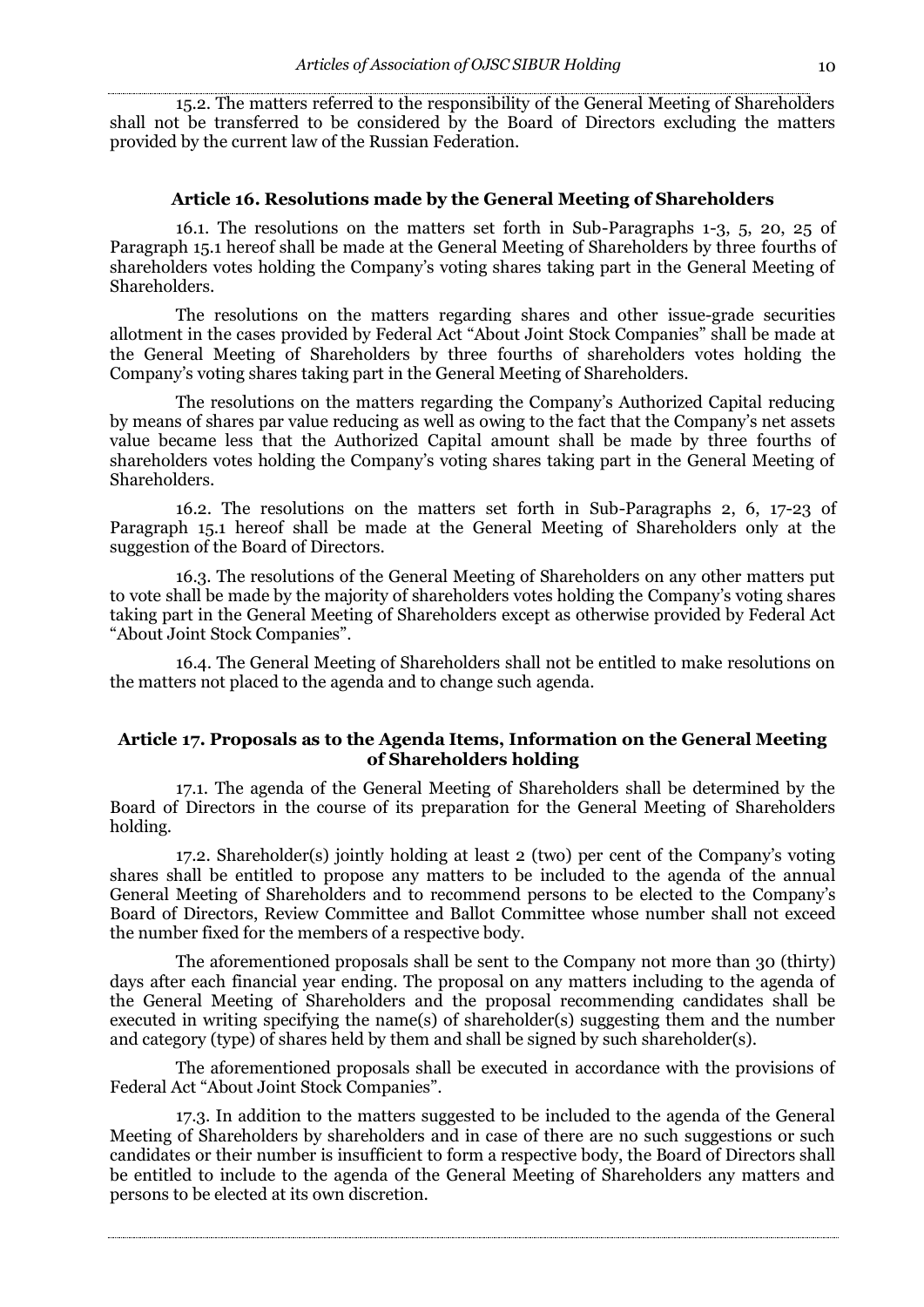17.4. A notice on the General Meeting of Shareholders holding shall be sent to shareholders in writing (by registered mail or delivered against written acknowledgement) at least 20 (twenty) days before its holding, and in case of the General Meeting of Shareholders holding whose agenda includes the matter as to the Company's reorganization – at least 30 (thirty) days before its holding.

17.5. Any and all information (materials) to be submitted subject to the current law of the Russian Federation and hereto to shareholders in the course of preparation for the General Meeting of Shareholders holding at least 20 (twenty) days and in case of the General Meeting of Shareholders holding whose agenda includes the matter as to the Company's reorganization – at least 30 (thirty) days before its holding, shall be available for the persons entitled to be present at the General Meeting of Shareholders for examination at a place specified in the notice on the General Meeting of Shareholders holding. On shareholders demand the Company shall within 2 (two) days provide them copies of the aforementioned documents.

17.6. In case the person entered into the Register of the Company's shareholders is the shares nominee, any notice on the General Meeting of Shareholders holding and information (materials) to be submitted to the persons entitled to be present at the General Meeting of Shareholders in the course of preparation for the General Meeting of Shareholders holding shall be sent to such shares nominee in electronic form (as electronic documents signed by electronic signature). The shares nominee shall bring to the attention of its depositors the notice on the General Meeting of Shareholders holding and the information (materials) received in accordance hereunder subject to the procedure and within the terms determined by legal acts of the Russian Federation or the provisions of an agreement made with a depositor.

# **Article 18. Presence and Voting at the General Meeting of Shareholders, Minutes of the General Meeting of Shareholders**

18.1. The shareholders shall be present at the General Meeting of Shareholders in person or by proxy.

18.2. Any proxy representing a shareholder at the General Meeting of Shareholders shall act in accordance with the authorities set forth in a power of attorney executed in writing. A power of attorney authorizing to vote shall contain the data of a principal and attorney (for natural persons – names, identification document data (series and (or) number, date and place of issue, its issuing authority), for legal persons – name, information on registered office). A power of attorney authorizing to vote shall be executed subject to the requirements of the Civil Code of the Russian Federation or certified by a Notary Public.

18.3. The General Meeting of Shareholders shall be presided by the Chairman of the Board of Directors. In case he fails to be present, the General Meeting of Shareholders shall be presided by the Vice-Chairman of Board of Directors. In case both the Chairman and Vice-Chairman of Board of Directors fail to be present, the General Meeting of Shareholders shall be presided by one of the members of the Board of Directors as determined by the Board of Directors. In case there are no members of the Board of Directors or they refuse to perform respective functions, the Sole Executive Body shall preside the General Meeting of Shareholders.

18.4. Voting at the General Meeting of Shareholders shall be made subject to the rule "one Company's voting share – one vote", except as the current law of the Russian Federation provides the other voting method.

18.5. Subject to the voting method the General Meeting of Shareholders may be held both in the form of shareholders presence and as absentee voting (by poll).

In case of shareholders presence the General Meeting of Shareholders offers the shareholders an opportunity to be jointly present to discuss the matters on the agenda and make a resolution on those put to vote.

The absentee voting means making resolutions without the shareholders joint presence to discuss the matters on the agenda and make a resolution on those put to vote. The General Meeting of Shareholders whose agenda includes the election of Board of Directors or Review Committee members, the Company's auditor approving, annual statements and annual accounting reports including the Company's profit and loss statement (account) confirmation as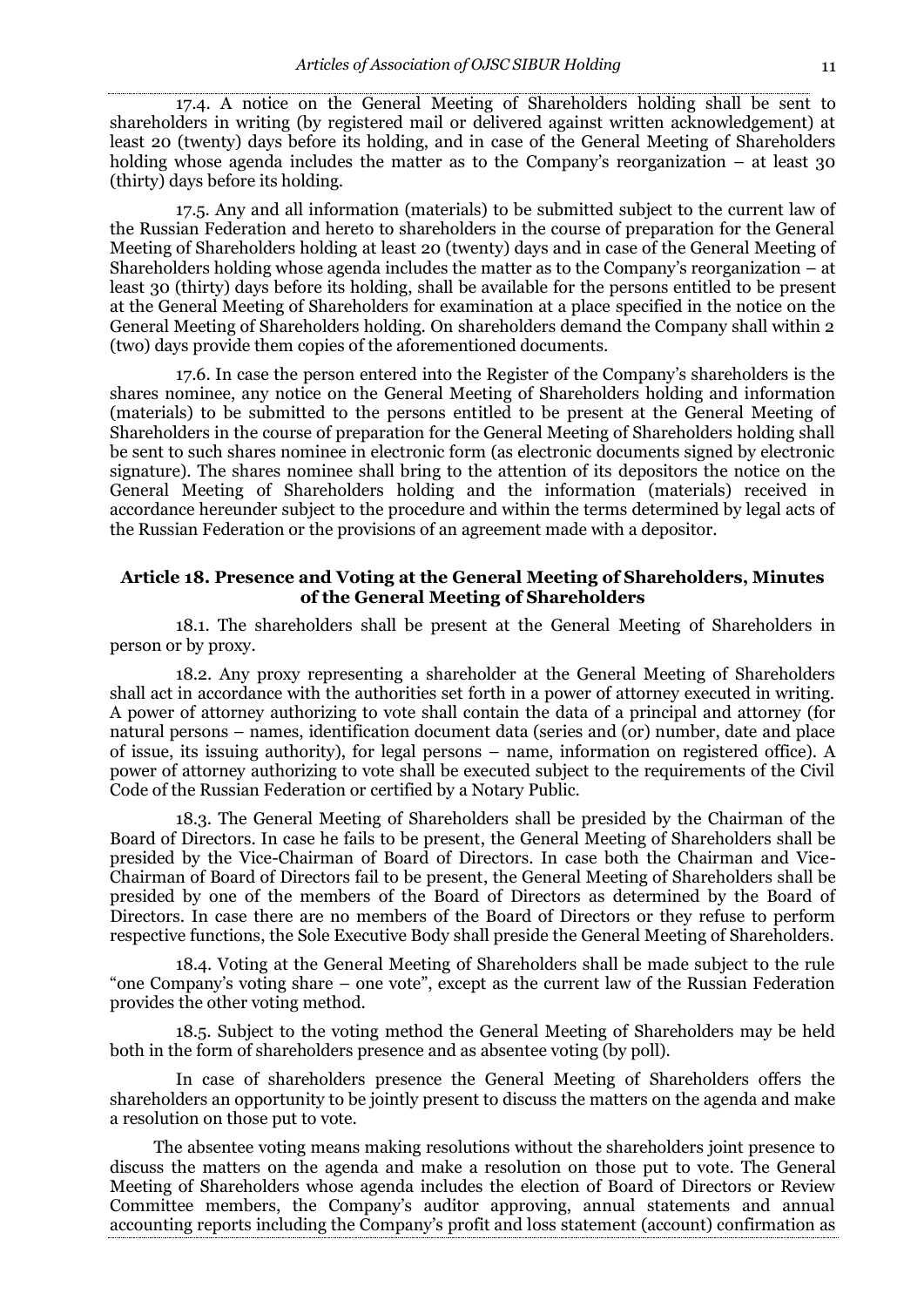well as its profit allocation including the dividends payment (declaring) and its losses allocation considering the results of a financial year shall not be held as absentee voting.

18.6. Voting at the General Meeting of Shareholders shall be made using voting ballots and subject to the procedure provided herein and the Regulations on the General Meeting of Shareholders.

18.7. The voting results for the matters considered by the General Meeting of Shareholders shall be entered to the minutes of the General Meeting of Shareholders.

18.8. The minutes of the General Meeting of Shareholders shall be executed within 3 (three) working days as of the General Meeting of Shareholders closing or the last date of the ballots accepting in case the General Meeting of Shareholders is held as absentee voting in 2 (two) copies and signed by the person presiding the General Meeting of Shareholders and the secretary of the General Meeting of Shareholders.

## **Article 19. Board of Directors**

19.1. The Board of Directors shall be the Company's management body performing overall supervision for the Company's affairs and making resolution on all matters except those referred to the responsibility of the General Meeting of Shareholders, Management Board and Sole Executive Body.

19.2. Subject to the resolution made by the General Meeting of Shareholders the members of the Board of Directors while performing their obligations shall be entitled to receive remuneration and (or) to be reimbursed for the expenses in connection with their fulfillment of functions of the members of the Board of Directors. Such remuneration and reimbursement amounts shall be determined by the General Meeting of Shareholders.

19.3. The members of the Board of Directors shall be elected by the General Meeting of Shareholders for the term up to the next annual General Meeting of Shareholders holding.

The members of the Company's Board of Directors shall be elected by cumulative voting.

In the course of cumulative voting the number of votes owned by each shareholder shall be multiplied by the number of persons to be elected to the Board of Directors; each shareholder shall be entitled to cast such votes wholly for one candidate or allot them between two or among several candidates. The candidates receiving the highest number of votes shall be elected as the members of the Board of Directors.

In case the General Meeting of Shareholders was not held within the terms fixed herein the authorities of the Board of Directors shall cease except for the authority to prepare, convene and hold the annual General Meeting of Shareholders.

19.4. The number of the Board of Directors members shall be determined by the General Meeting of Shareholders however it shall have no less than 7 (seven) members. Subject to the resolution made by the General Meeting of Shareholders only the whole members of the Board of Directors may be early terminated.

19.5. Only natural persons shall be elected as members of the Board of Directors. The members of the Board of Directors may not be the Company's shareholders.

The number of the Management Board members elected to the Board of Directors shall not exceed one forth of its members.

19.6. The persons elected as members of the Board of Directors may be re-elected any number of times.

19.7. The members of the Board of Directors shall disclose the information as to their holding the Company's securities and selling and (or) purchasing thereof.

#### **Article 20. Responsibility of the Board of Directors**

20.1. The Board of Directors shall be responsible for:

1) the Company's priority areas determination;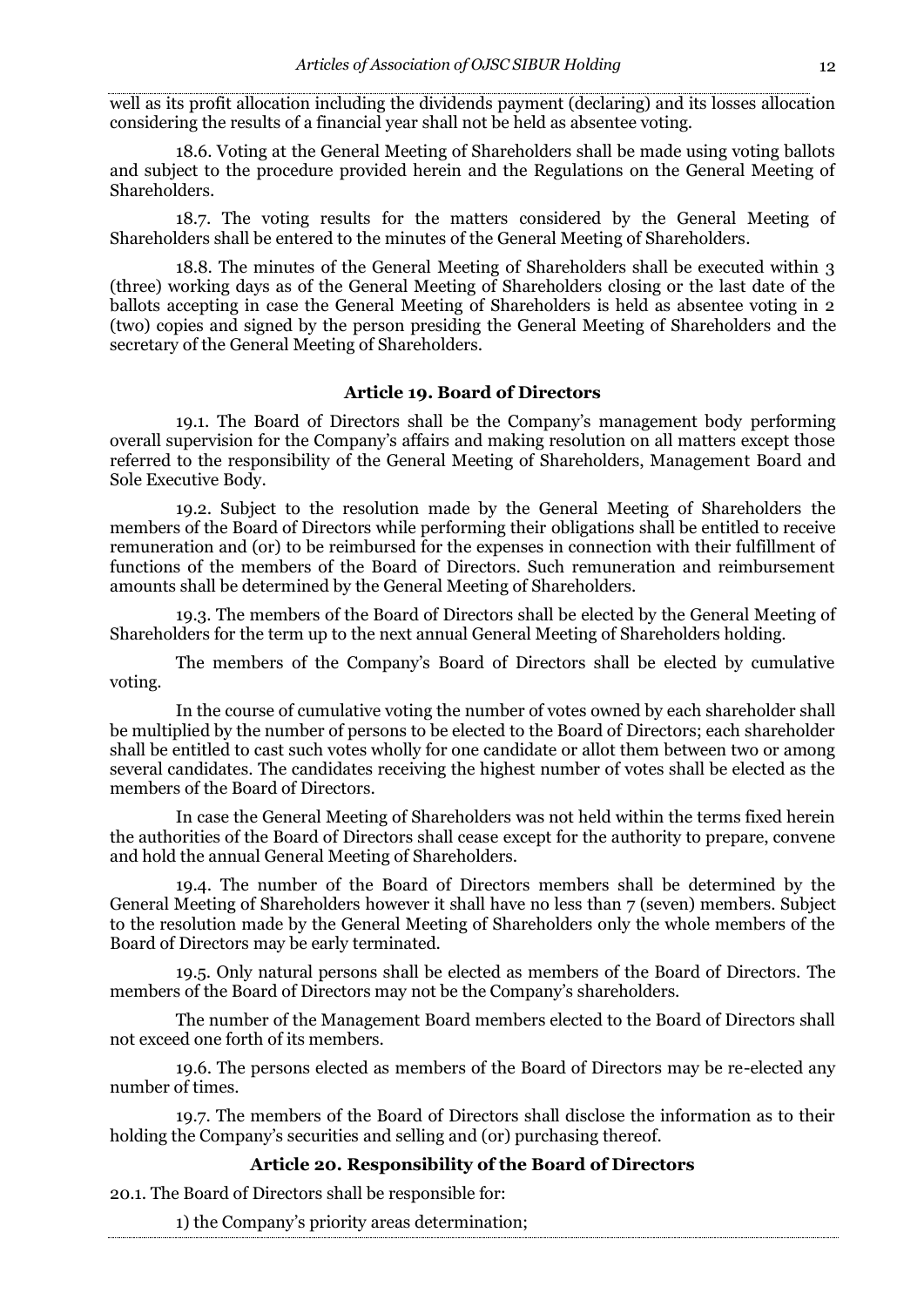2) confirmation of the Company's long-term plans and principal activity programs, its annual and long-term business plans as well as the Company's annual investment program;

3) reviewing the reports on the Company's annual and long-term business plans and its annual investment program performance;

4) convening the annual and extraordinary General Meeting of Shareholders, confirmation of the agenda for the General Meeting of Shareholders, determination of the date for making the list of persons entitled to be present at the General Meeting of Shareholders and other matters referred to the responsibility of the Board of Directors regarding the General Meeting of Shareholders preparation and holding except as otherwise provided by Federal Act "About Joint Stock Companies";

5) allotment by the Company of Additional Shares received by converting the Company's allotted preferred shares of a certain type convertible into ordinary or preferred shares of other types in case such allotment does not refer to the Company's Authorized Capital increasing as well as allotment by the Company of bonds or any other issue-grade securities excluding the shares;

6) estimation of the property price (money value) (including in the course of making a resolution by the Board of Directors or General Meeting of Shareholders regarding a major transaction(s) approval if there is the interest in making thereof), the price for allotment or the procedure of its fixing and the price for issue-grade securities redemption in the cases provided by the current law of the Russian Federation or herein;

7) acquisition of the Company's allotted shares, bonds and other securities in the cases provided by the current law of the Russian Federation or herein;

8) forming the Company's executive bodies (including the collective executive body being the Company's Management Board) including determination (changing) the number of the Management Board members, election and early termination of office by the Management Board members and Sole Executive Body; approval of provisions included to the agreement to be made with the Sole Executive Body;

9) fixing the remuneration for the Management Board members;

10) suggestions to the General Meeting of Shareholders as to the Sole Executive Body authorities transfer under the agreement to a management company or manager;

11) making a resolution to suspend the authorities of a management company or manager;

12) preliminary approval of the Company's annual statement;

13) suggestions to the General Meeting of Shareholders regarding the remuneration and compensation amounts to be paid to the Review Committee members and fixing the amount of payment for the Company's auditor services;

14) suggestions to the General Meeting of Shareholders regarding the dividends amount to be paid on the Company's shares, the procedure and terms for their payment, fixing the date when the persons are determined entitled to receive dividends on the Company's shares;

15) using the Company's surplus and other funds;

16) the Company's internal documents approval excluding those whose approval is referred by Federal Act "About Joint Stock Companies" to the responsibility of the General Meeting of Shareholders and any other internal documents whose approval is referred by the current law and these Articles of Association to the responsibility of the Management Board or Sole Executive Body;

17) the Company's branches establishment and liquidation, its representative offices opening and closing;

18) major transactions approval in the cases provided by the current law of the Russian Federation;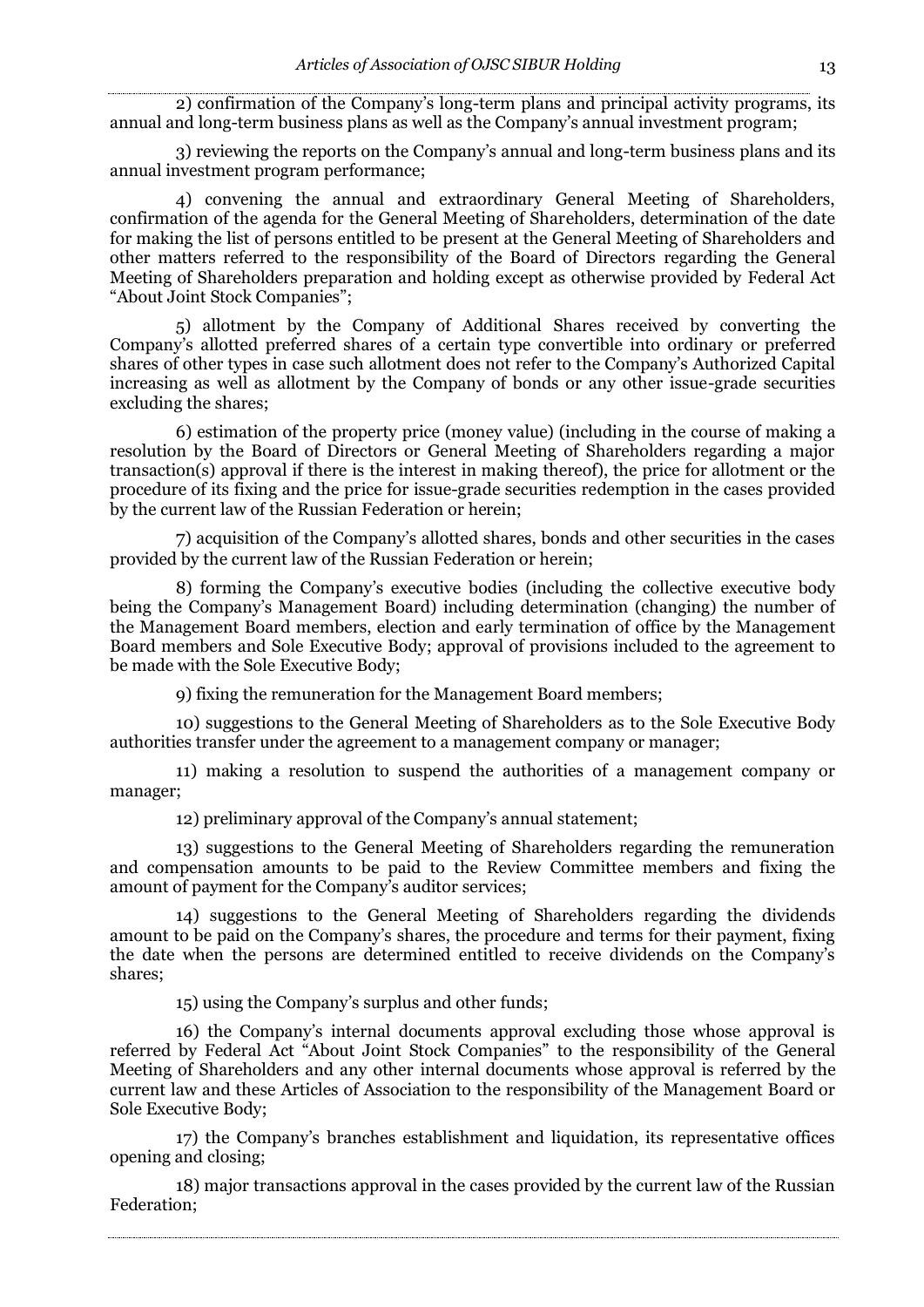19) transactions approval if there is the interest in making thereof in the cases provided by the current law of the Russian Federation;

20) the Company's Registrar and the provisions of the agreement to be made with him approval and making a resolution to terminate such agreement;

21) ratification of the Regulations on the Company's structural division whose authorities include internal auditing of financial and economic activity;

22) approval of a candidate to be appointed as the Company's structural division manager whose authorities shall include internal auditing of financial and economic activity, as well as approval of the provisions to the agreement (contract) to be made with such structural division manager and approval of his dismissal at the Company's discretion;

23) approval of transactions regarding acquisition, alienation, charging or proposed alienation of the assets in the form of other Companies shares, stocks, equities (including by business companies establishment) made between any third parties and the Company, legal persons whose financial statement is consolidated with the Company's financial statement under the international standards (hereinafter referred to as SIBUR Group), the Company's subsidiary and affiliate companies, subsidiary and affiliate companies of such companies excluding the cases when such transactions shall be approved by the Board of Directors and the General Meeting of Shareholders as transactions where there is the interest or as major transactions;

24) making amendments to the Company's Articles of Association regarding the branches establishment and liquidation, its representative offices opening and closing;

25) approval of a transaction or a series of related transactions in connection with investments raising (including loans, credits, charge, payment guarantee) or any property acquisition, alienation or any proposed alienation by the Company directly or indirectly in case such investment amount or cost of such property shall be equal to at least 5 (five) per cent of the Company's assets book value determined in accordance with the data of its accounting records as for the last reporting date excluding the transactions made in the course of the Company's ordinary course of business, the cases when such transactions shall be approved or agreed by the Board of Directors and the General Meeting of Shareholders as otherwise provided by the current law and herein (including such transactions approval as transactions where there is the interest or as major transactions or as transactions approved subject to Subparagraph 23 hereof) and excluding transactions to be made by legal persons comprising SIBUR Group;

26) making resolutions to confirm the documents regarding the Additional Shares or other issue-grade securities issuing including the decision to issue the shares or other issuegrade securities, shares or other issue-grade securities prospects and reports on the results of shares or other issue-grade securities issuing by the Company;

27) suggestion for consideration by the General Meeting of Shareholders the matter on major transactions approval having the cost of 25%-50% of the Company's assets balance cost in the cases provided by Chapter X of Federal Act "About Joint Stock Companies";

28) Board of Directors committees establishment; determination of the number of their members and personal composition and approval of the Regulations regarding the Committees of Directors; annual reports and other reports reviewing regarding their activity subject to the Regulations regarding the Committees of Directors;

29) approval of key figures for the performance contract to be made with the Management Company and the report on their fulfillment;

30) submitting the application regarding the Company's shares and (or) issue-grade securities listing convertible into the Company's shares;

31) dealing with any other matters referred by the current law of the Russian Federation and herein to the responsibility of the Board of Directors.

20.2. The matters referred to the responsibility of the Board of Directors shall not be transferred to be considered by the Company's executive bodies.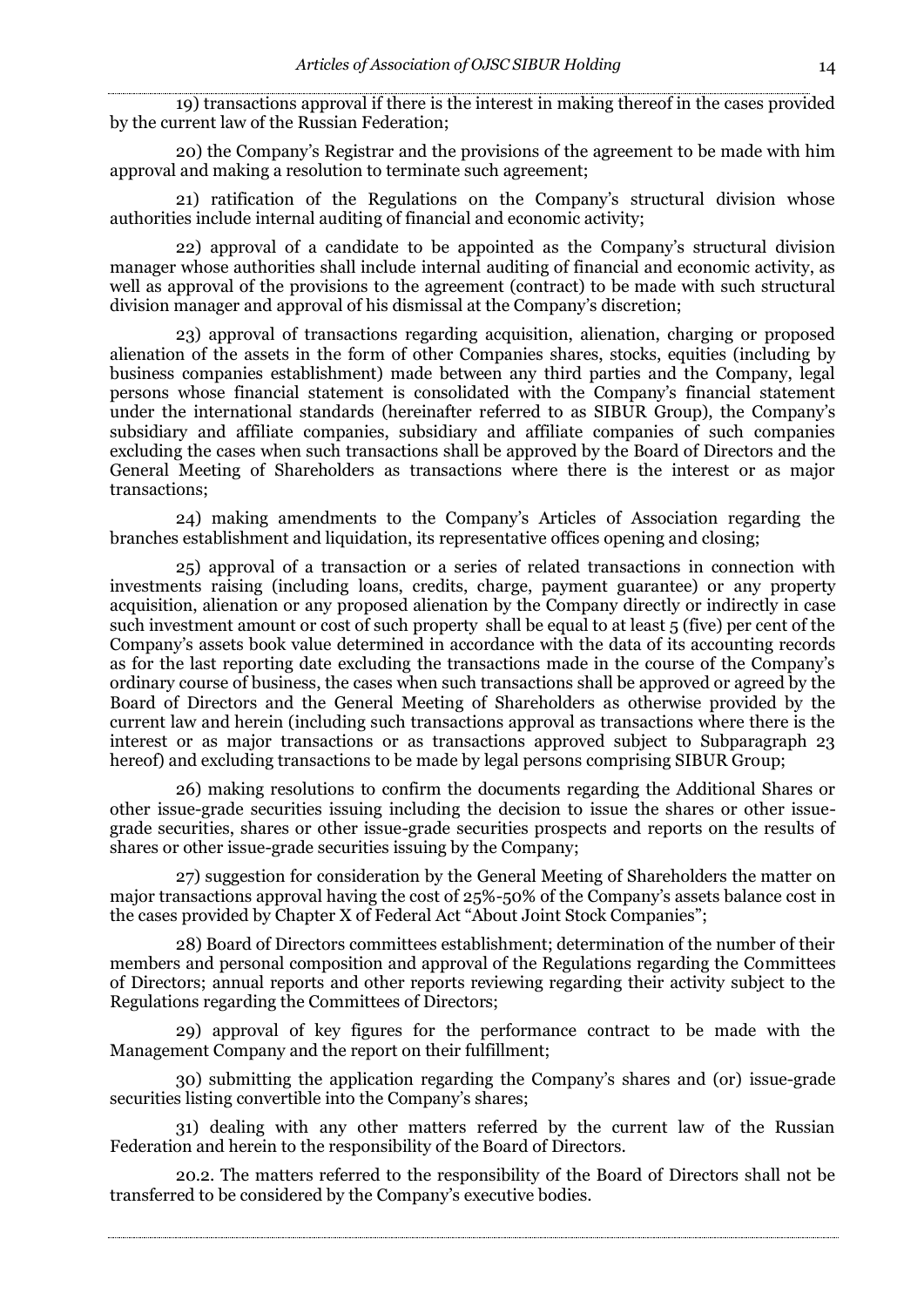20.3. The Board of Directors on the suggestion of the Chairman of the Management Board shall be entitled to consider the matter not falling within its responsibility (excluding the matters referred to the responsibility of the General Meeting of Shareholders), resolutions on which may substantially influence the Company's affairs.

#### **Article 21. Committees of the Board of Directors**

21.1. In order to achieve certain goals set by the Company the Board of Directors shall be entitled to establish committees including the Committee for Auditing, Committee for Personnel and Remuneration and any other.

21.2. Any Committee of the Board of Directors shall act subject to the Regulations regarding such Committee approved by the Board of Directors.

21.3. The members of any Committee of the Board of Directors shall be appointed by the Board of Directors.

21.4. Any Committee of the Board of Directors shall be entitled to meet when they think fit and subject to the Regulations regarding such Committee approved by the Board of Directors.

21.5. Committees of the Board of Directors shall be entitled to hold joint meetings.

# **Article 22. Chairman of the Board of Directors and Vice-Chairman of Board of Directors**

22.1. The Chairman of the Board of Directors shall be elected by members of the Board of Directors among them by the majority of the votes from the total number of the members thereof.

The Sole Executive Body may not act as the Chairman of the Board of Directors at the same time.

22.2. The Chairman of the Board of Directors shall manage its work, convene the meetings of the Board of Directors, approve their agenda and preside at the meetings of the Board of Directors, arrange minutes taking at the meetings, preside at the General Meeting of Shareholders.

22.3. In case the Chairman of the Board of Directors fails to be present, his functions shall be performed by the Vice-Chairman of Board of Directors

22.4. The Vice-Chairman of Board of Directors shall be elected by members of the Board of Directors among them by the majority of the votes from the total number of members thereof for the same term with the Chairman of the Board of Directors.

#### **Article 23. Meetings of the Board of Directors**

23.1. The Board of Directors shall be entitled to make resolutions at meetings held in the form of members joint presence and as absentee voting (by poll). The Procedure for the meetings holding shall be established by the Regulations on the Board of Directors.

23.2. The meetings of the Board of Directors shall be convened by the Chairman of the Board of Directors at his own discretion and on demand of a member of the Board of Directors, Review Committee, the Company's auditor, Sole Executive Body, Management Board.

In case the Chairman of the Board of Directors fails to be present, the meeting of the Board of Directors may be convened by the Vice-Chairman of the Board of Directors on prior written approval of the Chairman of the Board of Directors, and in case the Vice-Chairman of the Board of Directors also fails to be present – by any member of the Board of Directors also on prior written approval of the Chairman of the Board of Directors. In this case the members being present at such meeting shall elect a chairman of the meeting of the Board of Directors among them who shall fulfill any and all obligations and exercise rights vested on the Chairman of the Board of Directors at such a meeting.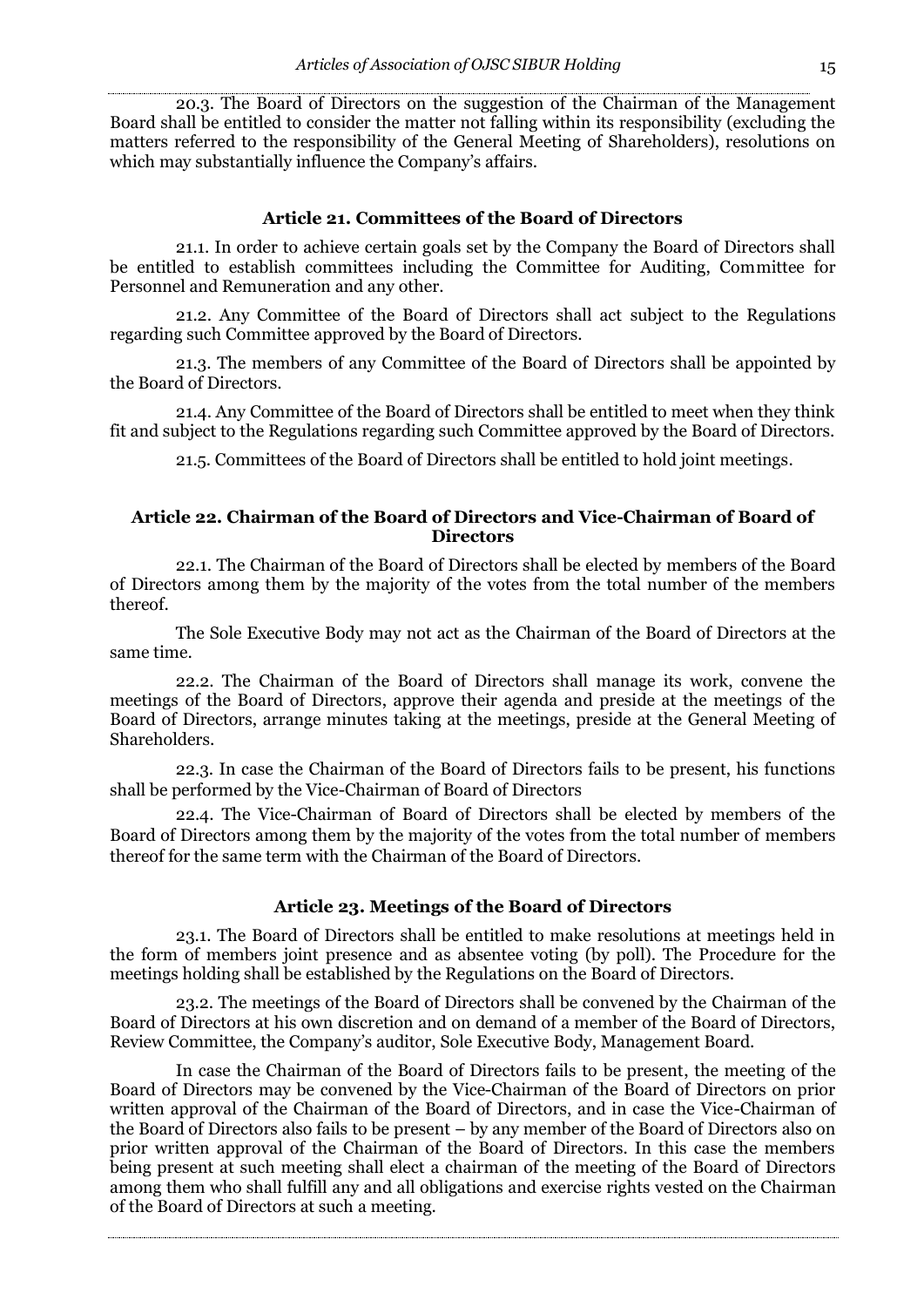A member of the Board of Directors performing functions of the chairman at a meeting of the Board of Directors shall not be entitled to cast a deciding vote at the meetings of the Board of Directors.

23.3. The quorum for the meetings of the Board of Directors holding shall be at least a half of the elected members of the Board of Directors. When deciding as to the quorum and voting results at the meeting of the Board of Directors an opinion on the agenda item executed in writing by the member failing to be present at the meeting shall be taken into consideration. A member of the Board of Directors shall be deemed to be present at the meeting in case he participates by telephone or video conference or in any other way may effectively share his opinion during the meeting and vote on the matters being discussed.

23.4. The Board of Directors activity and its meetings minutes keeping is managed by the Secretary of the Board of Directors whose appointment and termination is the responsibility of the Board of Directors.

23.5. The procedure for the meetings of the Board of Directors convening and holding shall be determined by the Regulations on the Board of Directors approved by the General Meeting of Shareholders.

23.6. The minutes of each meeting of the Board of Directors shall be signed by the member presiding at the meeting and the Secretary of the Board of Directors. The minutes of the meeting held as absentee voting (by poll) shall be signed by the Chairman of the Board of Directors and the Secretary of the Board of Directors.

## **Article 24. Resolution made by the Board of Directors**

24.1. When dealing with the matters at the meeting of the Board of Directors each member of the Board of Directors shall have one vote. No member of the Board of Directors shall be entitled to transfer its voting right to any person including to the other member of the Board of Directors.

The opinions executed in writing by the members of the Board of Directors failing to be present at the meeting of the Board of Directors shall be taken into consideration when determining the quorum and voting results.

24.2. The resolutions at the meeting of the Board of Directors shall be made by the majority of the votes being present at the meeting except as the current law of the Russian Federation or these Articles of Association provide for some other procedure for resolutions making.

24.3. In case of a tie the Chairman of the Board of Directors shall have a casting vote to make a resolution.

#### **Article 25. Company's Executive Bodies. Sole Executive Body**

25.1. The Company's executive bodies shall be the Sole Executive Body (General Director) and Management Board (Collective Executive Body).

25.2. The Sole Executive Body and members of the Management Board shall be appointed by the Board of Directors for the period of 3 (three) years except as the resolution of the Board of Directors determines some other term. The term of the Sole Executive Body and members of the Management Board powers may be extended subject to the decision of the Board of Directors any number of times at their discretion. The Board of Directors shall be entitled any time to early terminate the powers of the Sole Executive Body and any member of the Management Board.

25.3. The powers and obligations of the Sole Executive Body shall be determined by the current law of the Russian Federation, herein and the agreement made by him with the Company. Such agreement on behalf of the Company shall be signed by the Chairman of the Board of Directors or any person authorized by the resolution made by the Board of Directors.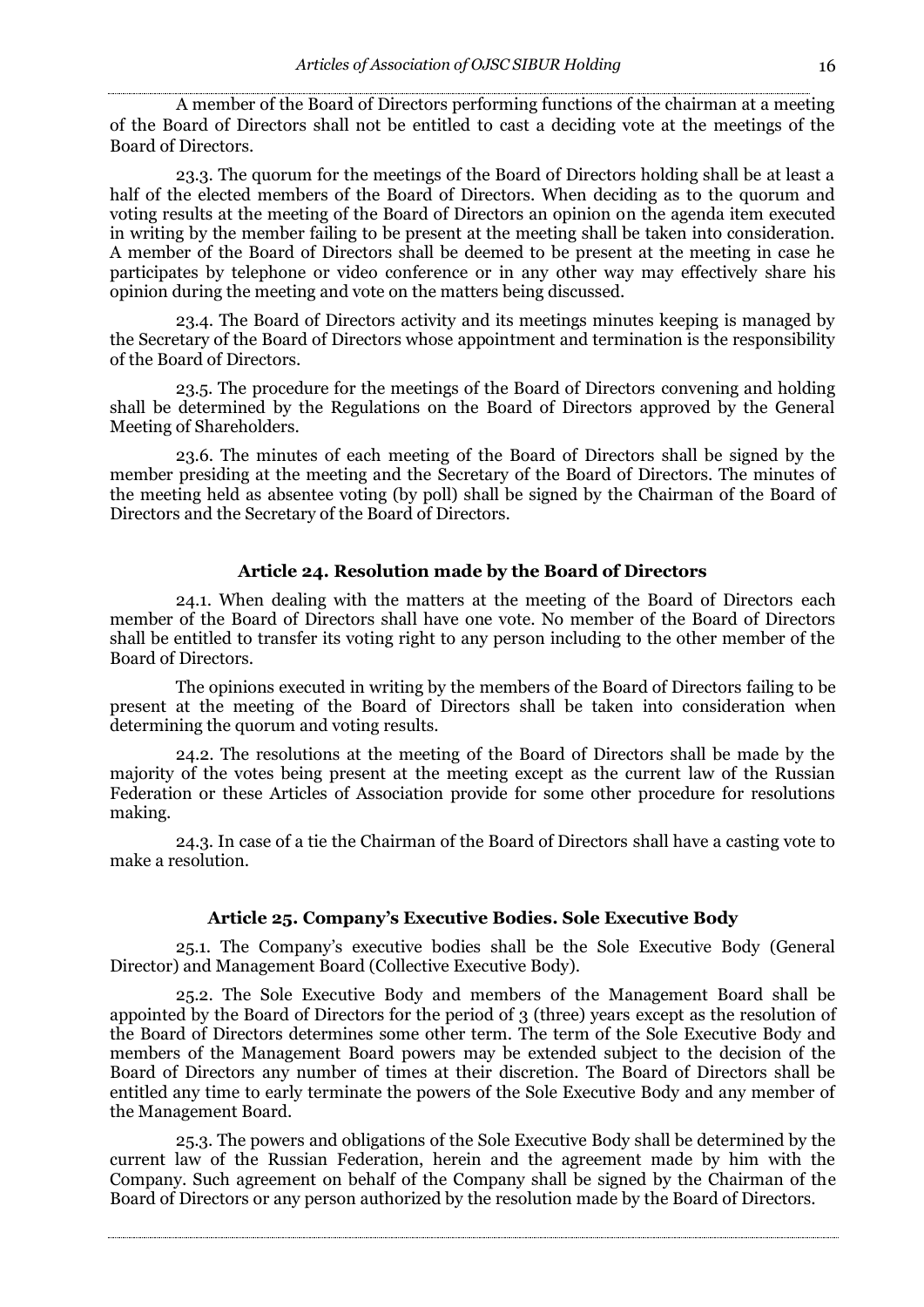The powers and obligations of the members of the Management Board shall be determined by the current law of the Russian Federation, herein and the Regulations on the Management Board approved by the General Meeting of Shareholders. The Company shall be entitled to make agreements with the members of the Management Board signed on behalf of the Company by the Chairman of the Board of Directors or any person authorized by the resolution made by the Board of Directors.

25.4. The Sole Executive Body shall be entitled to appoint alternate directors carrying out their activity in accordance with the responsibility determined by the order of the Sole Executive Body. Alternate directors appointed by the Sole Executive Body shall act on behalf of the Company subject to the powers of attorney issued by the Sole Executive Body.

25.5. The Sole Executive Body shall confirm the organization structure of the Company.

25.6. The Sole Executive Body for the period of his vacation, business trip and any other short-time absence shall be entitled to appoint any alternate director to be the Temporary Acting Sole Executive Body.

25.7. The responsibility of the Sole Executive Body shall include any and all Company's day-to-day operations management apart from the matters referred to the responsibility of the General Meeting of Shareholders, Board of Directors and Management Board.

25.8. The Sole Executive Body shall:

- act on behalf of the Company without any power of attorney;
- perform any and all actions on behalf of the Company involving any Company's powers and obligations arising, amendment, ceasing in its relations with natural and legal persons and state authorities and perform any and all actions and sign documents on behalf of the Company, represent the Company in any authorities dealing with the matters referred by these Articles of Association and Federal Act "About Joint Stock Companies" to the responsibility of the Company's Sole Executive Body.
- make resolutions on making transactions by the Company except those when the resolution as to making thereof is referred hereunder to the responsibility of the Company's General Meeting of Shareholders, Board of Directors and Management Board;
- exercise the Company's rights as a shareholder (member) of other legal persons except those matters the resolutions for which shall be referred in accordance hereunder to the responsibility of the Company's Management Board;
- make resolutions on the Company's having a share in any other companies or on such share withdrawal except as determined in Subparagraphs 18, 19, 21 of Paragraph 15.1, Subparagraphs 18, 19, 23, 25 of Paragraph 20.1 hereof;
- issue powers of attorney to represent the Company on its behalf including powers of attorney with the right of substitution;
- confirm the organization structure and staff schedule of the Company, its branches and representative offices, determine the forms, systems and salaries;
- organize the development of the Company's long-term plans and principal activity programs, its annual and long-term business plans as well as the Company's annual investment program;
- employ and dismiss the Company's employees, make labor agreements with them on behalf of the Company;
- make orders, decrees and give instructions obligatory for all the Company's employees;
- approve the Company's internal documents managing its day-to-day operations whose approval subject to the current law and hereunder is referred to the responsibility of the Sole Executive Body;
- open accounts with banks;
- establish control for material, financial and labor resources using;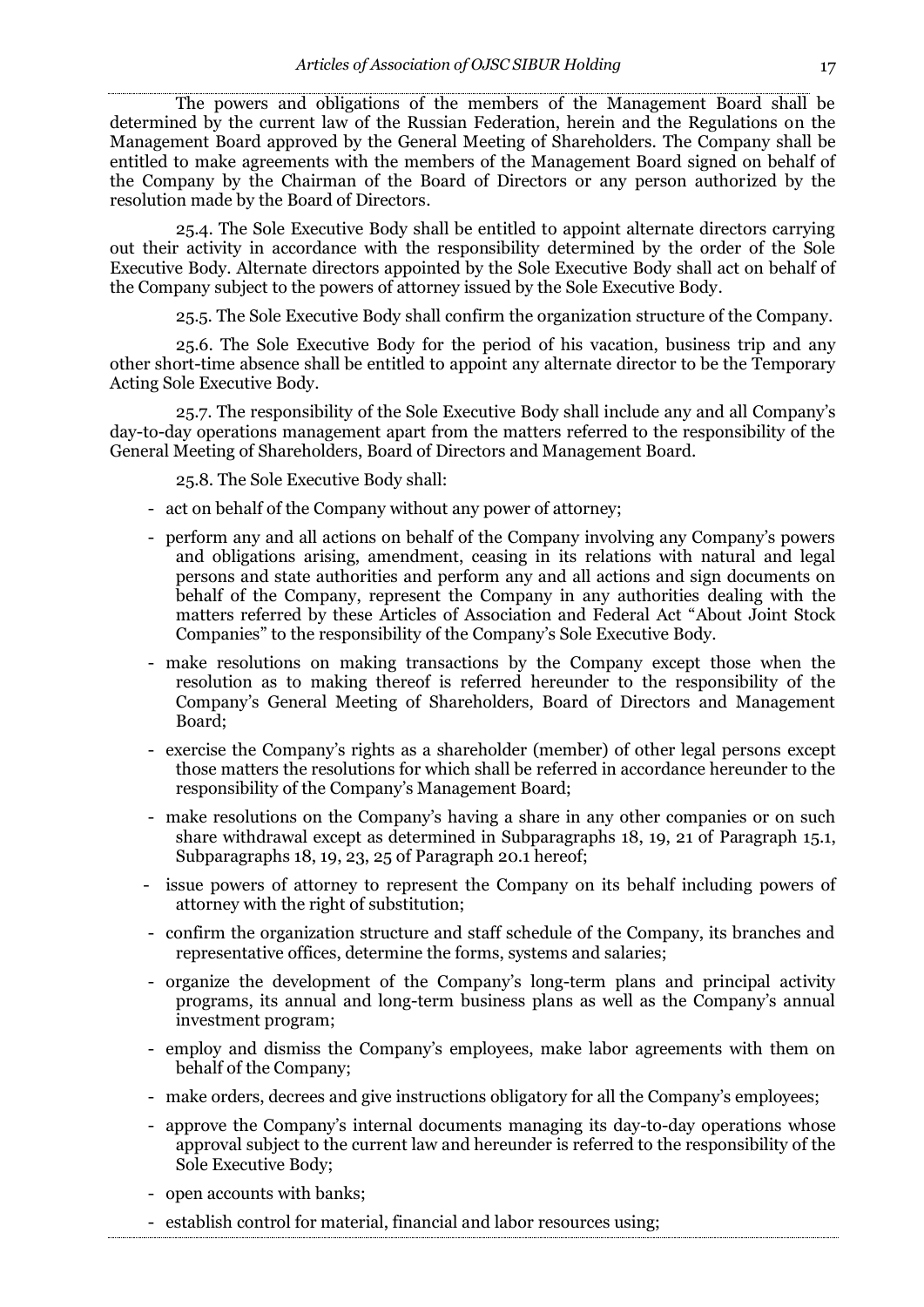- approve the list of data containing trade secret or being confidential;
- ensure the compliance with the requirements of the current law of the Russian Federation in the course of performing the economic activity by the Company;
- make resolutions on claims and suits making on behalf of the Company to legal and natural persons, exercise the rights of shareholders (members) of economic companies where the Company has a share;
- send reports to the Board of Directors subject to the procedure, within the term and in accordance with the forms determined by the Board of Directors;
- deal with any other day-to-day operations of the Company.

25.9. The Sole Executive Body and members of the Management Board shall disclose the information on holding the Company's securities as well as on selling and (or) purchasing thereof.

## **Article 26. The Company's Collective Executive Body**

26.1. The Management Board shall act subject to the Company's Articles of Association and the Regulations on the Management Board approved by the General Meeting of Shareholders. The number of members to the Management Board shall be determined by the Company's Board of Directors and shall be appropriate for the matters constructive discussion and for making due and effective solutions. There shall be up to 15 (fifteen) members in the Management Board.

26.2. The responsibility of the Management Board shall include:

1) effective operative management of the Company's day-to-day operations;

2) ensuring resolutions implementation made by the General Meeting of Shareholders and the Board of Directors;

3) appointment and dismissal from powers the managers of the Company's branches and representative offices;

4) approval of the list and estimation of key risks and approval of procedures for such risks management.

26.3. Any meeting of the Management Board shall be deemed as duly constituted (having a quorum) in case at least a half of the members elected to the Management Board is present. When deciding as to the quorum and voting results at the meeting of the Management Board an opinion on the agenda item executed in writing by the member of the Management Board failing to be present at the meeting shall be taken into consideration. A member of the Board of Directors shall be deemed to be present at the meeting in case he participates by telephone or video conference or in any other way may effectively share his opinion during the meeting and vote on the matters being discussed.

In case the number of the members of the Management Board shall be less than the number making the aforementioned quorum, the Board of Directors shall set the Management Board competent to make resolutions.

26.4. The meetings of the Management Board shall make resolutions by the majority of the votes cast by the members of the Management Board being present at such meeting taking into consideration the written opinion on the agenda matters executed by the member of the Management Board failing to be present at the meeting.

26.5. The Management Board activity and its meetings minutes keeping is managed by the Secretary of the Management Board appointed by the Chairman of the Management Board. The minutes of each meeting shall be signed by the member presiding at the meeting. The minutes of the meeting held as absentee voting (by poll) shall be signed by the Chairman of the Management Board.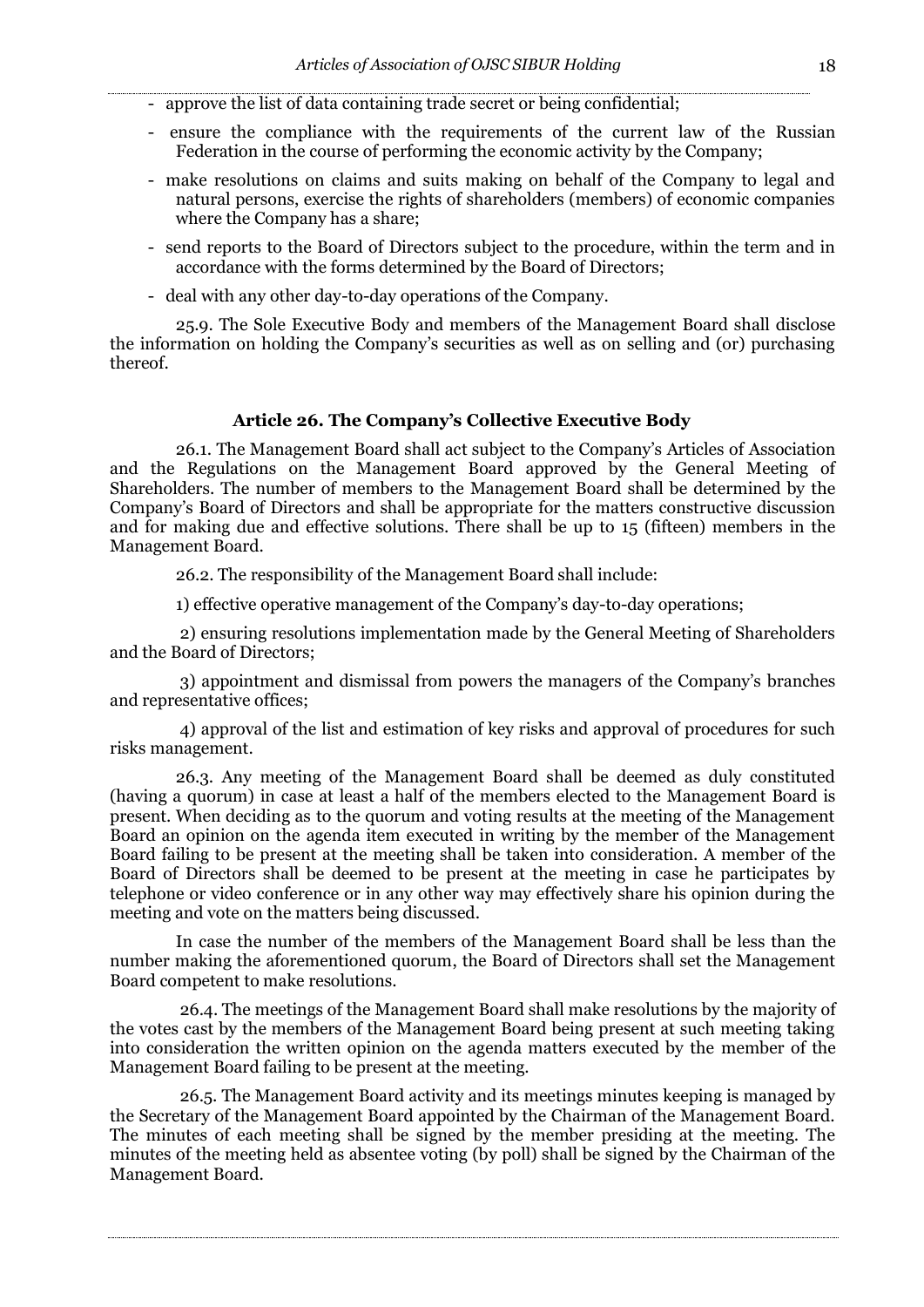26.6. The procedure for the meetings of the Management Board convening and holding shall be determined by the Regulations on the Management Board approved by the General Meeting of Shareholders.

26.7. Subject to the resolution made by the Board of Directors the members of the Management Board while performing their obligations shall be entitled to receive remuneration and (or) to be reimbursed for the expenses in connection with their fulfillment of functions of the Management Board members. Such remuneration and reimbursement amounts shall be determined by the Board of Directors.

## **Article 27. Management Company**

27.1. Subject to the resolution made by the General Meeting of Shareholders the authorities of the Sole Executive Body may be transferred under an agreement to a management company. The resolution to transfer the authorities of the Sole Executive Body to a management company shall be made by the General Meeting of Shareholders only on suggestion of the Board of Directors.

27.2. Powers and obligations of a management company regarding the Company's dayto-day operations management shall be determined by Federal Act "About Joint Stock Companies", hereunder and in the agreement made with the Company. The provisions of such agreement shall be determined by the Board of Directors.

27.3. The agreement with a management company on behalf of the Company shall be signed by the Chairman of the Board of Directors or any person authorized by the Board of Directors.

27.4. The Board of Directors shall be entitled to make a resolution on a management company's authorities suspension. Together with the aforementioned resolution the Board of Directors shall make a resolution on establishing a temporary Sole Executive Body and on convening an extraordinary General Meeting of Shareholders in order to deal with the matter on the early termination of management company powers and on establishment of a new Sole Executive Body or on transferring the authorities of the Sole Executive Body to a management company.

27.5. The responsibility of a management company shall include any and all the matters of the Company day-to-day operations management apart from the matters referred to the responsibility of the General Meeting of Shareholders, Board of Directors and Management Board. The management company shall be entitled to demand convening the meeting of the Board of Directors.

27.6. The Sole Executive Body of a management company shall not be the Chairman of the Board of Directors at the same time.

27.7. The management company shall be liable for the works proper organization implying using the data being the classified information, for accounting procedures organization, state and accuracy, for annual statements and other financial documents proper submission to respective authorities and for access to the information on the Company's affairs to be available to shareholders, creditors and mass media.

#### **Article 28. Major Transactions. Interested Party Transactions**

28.1. The resolutions on approving major transactions and interested party transactions shall be made by the Company's management bodies subject to the current law of the Russian Federation and hereunder.

## **Article 29. Review Committee**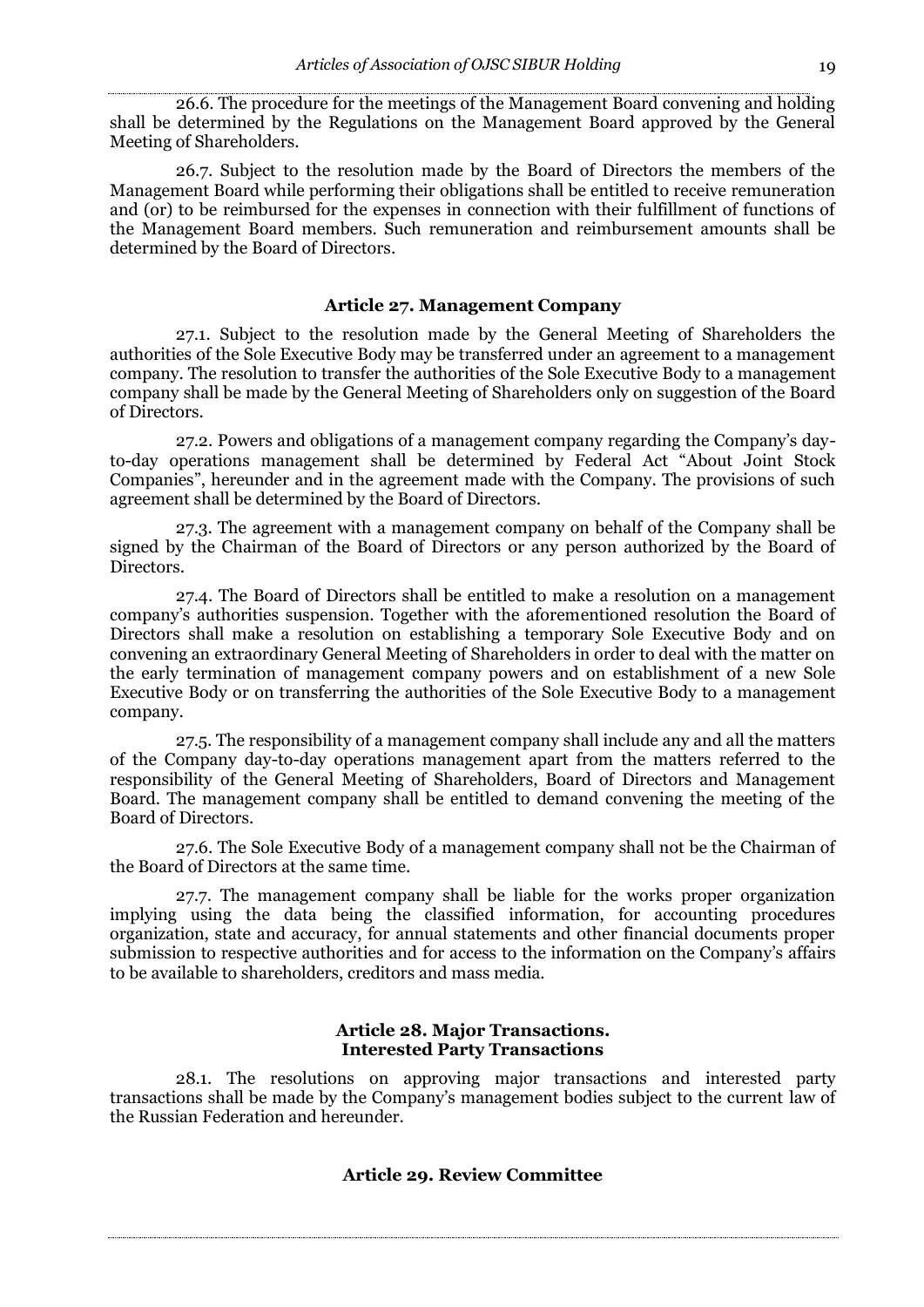29.1. In order to exercise control for the Company's financial and economic activity the General Meeting of Shareholders shall elect a Review Committee consisting of 3 (three) members up to the next annual General Meeting of Shareholders.

29.2. Subject to the resolution of the General Meeting of Shareholders the members of the Review Committee while performing their obligations shall be entitled to receive remuneration and (or) to be reimbursed for the expenses in connection with their obligations fulfillment. Such remuneration and reimbursement amounts shall be determined by the General Meeting of Shareholders on the suggestion of the Board of Directors.

29.3. The responsibility of the Review Committee except for the matters provided by Federal Act "About Joint Stock Companies" shall include:

1) examination and analysis of the Company's financial situation, its paying capacity, internal control systems and financial and operations risks systems functioning, assets liquidity, debt to equity ratio;

2) examination of settlement transactions with contractors, budget proper and accurate booking and transactions regarding labor, social insurance payment, dividends distribution and payment and other settlement transactions;

3) examination of compliance with current standards and regulations, approved estimates and other documents regulating the Company's activity when using material, labor and financial resources in production and financial and economic activity and examination of resolutions performing made by the General Meeting of Shareholders;

4) verification of the Company's business transactions legality performed under the agreements and deals made on behalf of the Company;

5) examination of the Company's assets, monetary funds, property and other resources using, establishing reasons for non-productive losses and expenses;

6) examination of complying with instructions to remedy breaches and defects earlier discovered by the Review Committee;

7) examination of resolutions compliance made regarding the Company's financial and economic activity matters by the Board of Directors and Management Board hereto and the resolutions made by the General Meeting of Shareholders.

29.4. Considering the results of the Company's financial and economic activity the Review Committee shall draw up a conclusion to reflect:

confirmation of data accuracy found in the Company's reports and other financial documents;

information on any breaches of accounting records keeping and financial reporting procedures determined by legal acts of the Russian Federation and breaches of any legal acts of the Russian Federation when performing financial and economic activity.

29.5. The procedures of the Review Committee shall be determined by the Regulations on the Review Committee approved by the General Meeting of Shareholders.

# **Article 30. The Company's Auditor**

30.1. The Company's auditor (auditing company) shall perform auditing of the Company's financial and economic activity in accordance with legal acts of the Russian Federation on the basis of an agreement made with it.

30.2. The Board of Directors shall be responsible for choosing candidates to be elected as the Company's auditors. The Company's auditor shall be approved by the General Meeting of Shareholders. The amount of his remuneration shall be determined by the Board of Directors.

30.3. Considering the results of auditing the Company's financial and economic activity the Company's auditor shall draw up a conclusion to reflect:

confirmation of data accuracy found in the Company's reports and other financial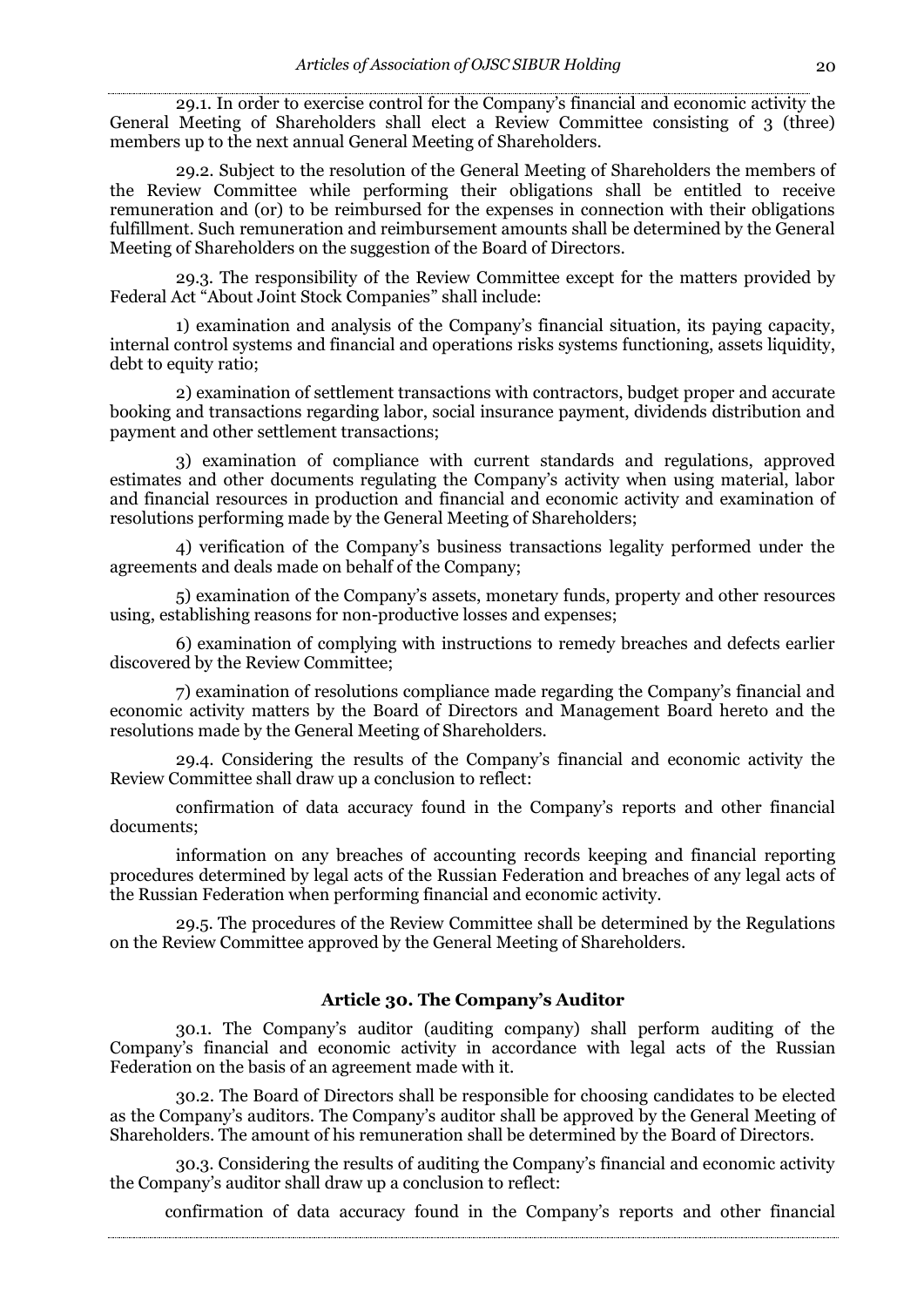#### documents;

information on any breaches of accounting records keeping and financial reporting procedures determined by legal acts of the Russian Federation and breaches of any legal acts of the Russian Federation when performing financial and economic activity.

30.4. Shareholders jointly holding at least 10 (ten) per cent of shares shall be entitled to perform auditing of the Company's activity. All the expenses in connection with auditing shall be incurred by a shareholder demanding performing thereof.

## **Article 31. The Company's Accounting, Statements and Other Documents**

31.1. The Company shall keep accounting records and submit financial statements subject to the procedure determined by the current law of the Russian Federation.

31.2. Accuracy of the data found in the Company's annual statements and annual accounting reports shall be confirmed by the Review Committee.

31.3. The Company's annual statements shall be approved in advance by the Board of Directors at least 30 (thirty) days before the General Meeting of Shareholders holding;

31.4. The Company's financial year shall be equal to a calendar year and last from January 01 till December 31.

31.5. The responsibility for accounting procedures organization, state and accuracy, for annual statements and other financial documents proper submission to respective authorities and for access to the information on the Company's affairs to be available to shareholders, creditors and mass media shall be incurred by the Sole Executive Body.

31.6. The Company shall at its executive bodies place of location subject to the procedure and within the terms determined by the current law of the Russian Federation keep the documents as follows:

- Memorandum of the Company's Association;
- The Company's Articles of Association, any amendments and annexes made hereto registered in accordance with the established procedure, resolution on the Company's establishment, document on the Company's state registration;
- documents confirming the Company's rights for the property booked on its balance sheet;
- the Company's internal documents;
- Regulations on the Company's continuing branches and representative offices;
- annual statements;
- accounting documents;
- accounting reports;
- minutes of General Meetings of Shareholders, meetings held by the Board of Directors, committees of the Board of Directors, Management Board and Review Committee;
- voting ballots, powers of attorney authorizing to be present at a General Meetings of Shareholders;
- independent assessors reports;
- lists of the Company's affiliated persons;
- lists of persons entitled to be present at the General Meetings of Shareholders, to receive dividends and any other lists executed by the Company for the shareholders to exercise their rights subject to the requirement of the current law of the Russian Federation;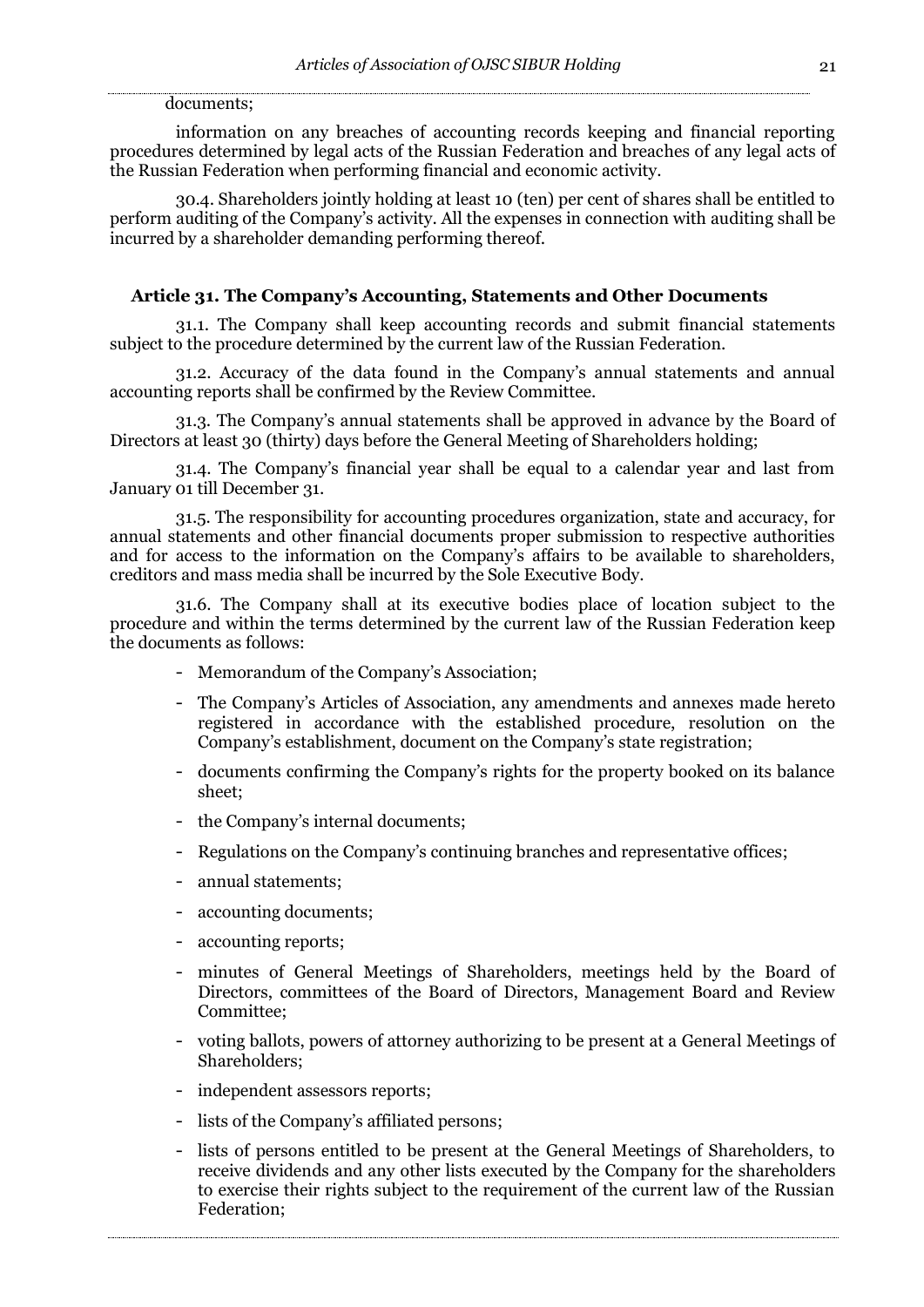- conclusions made by the Company's Review Committee, auditor, state and municipal financial supervision bodies;
- agreement on transferring the Sole Executive Body authorities to a management company and any and all amendments and annexes thereto;
- any other documents provided by the current law of the Russian Federation, hereby, the Company's internal documents, resolutions made by the General Meetings of Shareholders, Board of Directors, Management Board, Sole Executive Body.

#### **Article 32. Information Provision by the Company**

32.1. The Company shall provide to its shareholders access to the documents determined by the law of the Russian Federation, the Company's internal documents, written requests executed by shareholders and resolutions made by the Board of Directors.

32.2. The Company's shareholders jointly holding at least 25 (twenty-five) per cent of the Company's voting shares shall be entitled to have access to the Company's documents including accounting records and documents submitted to the members of the Board of Directors dealing with the matters introduced for consideration by the Board of Directors.

32.3. The documents demanded by shareholders in case he/she shall be entitled to receive (get acquainted to) them shall be submitted within 7 (seven) days as of the demand receiving at the place of the Sole Executive Body location. Copies of the documents demanded by shareholders may be sent to them by any means agreed with the shareholder within the aforementioned term. In case the Company fails to submit the documents demanded by the shareholder within the determined term, the shareholder shall receive a notice fixing the terms for the documents submitting.

32.4. The Company officers being responsible for information submitting to the Company's shareholders shall be liable for any failure to submit such information subject to the current law of the Russian Federation and the Company's internal documents.

32.5. Members of the Board of Directors, members of consulting bodies at the Board of Directors, members of the Management Board, the Sole Executive Body (management company), members of the Review Committee, employees of the Company shall comply with the procedure determined by the Board of Directors to use the Company's insider information including taking measures for its protection.

32.6. The obligation not to disclose the Company's insider information received by the persons determined in Paragraph 32.5 hereof due to their official duties performance shall remain in force at least for 5 (five) years after their authorities termination (termination of labor or any other agreement made with the Company).

#### **Article 33. Company's Reorganization**

33.1. The Company may be voluntarily reorganized by way of merger, consolidation, demerger, spin-off and reconstruction subject to the procedures provided by the current law of the Russian Federation. The resolution regarding the Company's reorganization shall be made by the General Meetings of Shareholders.

33.2 The Company's reorganization involves the transfer of rights and obligations owned by the Company to its successor(s) subject to the procedure provided by legal acts of the Russian Federation.

33.3. The Company shall be deemed reorganized apart from the cases of reorganization by way of consolidation as of the moment of state registration of newly created legal persons. When the Company shall be reorganized by way of consolidation with any other company, it shall be deemed reorganized as of the moment of making an entry to the Unified State Roll of Legal Persons regarding the Company's winding up.